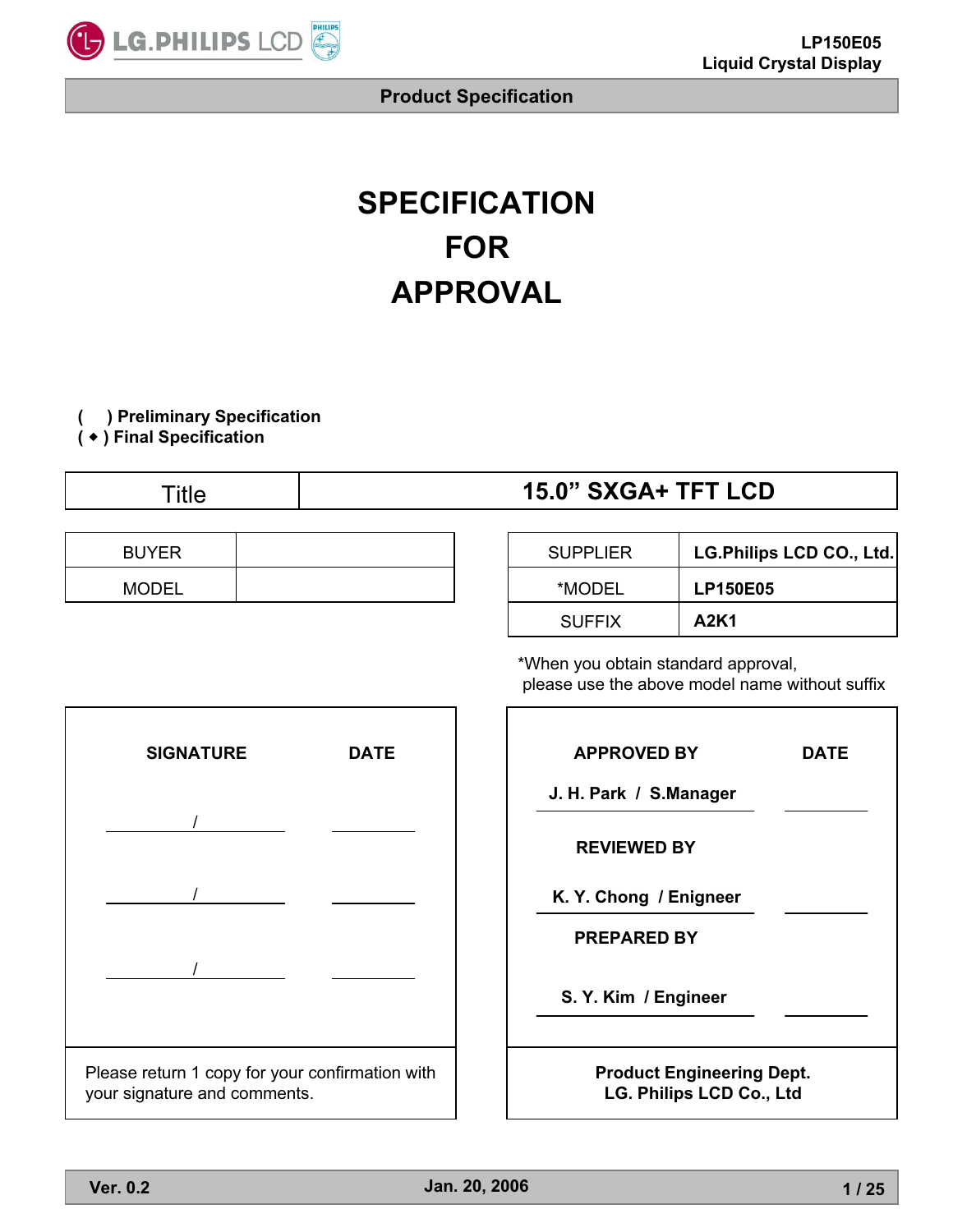

# **Contents**

| NO.            | <b>ITEM</b>                              | Page           |
|----------------|------------------------------------------|----------------|
|                | <b>COVER</b>                             | 1              |
| $\blacksquare$ | <b>CONTENTS</b>                          | $\overline{2}$ |
| $\blacksquare$ | <b>RECORD OF REVISIONS</b>               | 3              |
| 1              | <b>GENERAL DESCRIPTION</b>               | 4              |
| $\overline{2}$ | <b>ABSOLUTE MAXIMUM RATINGS</b>          | 5              |
| 3              | ELECTRICAL SPECIFICATIONS                | 6              |
| $3 - 1$        | ELECTRICAL CHARACTREISTICS               | 6              |
| $3 - 2$        | <b>INTERFACE CONNECTIONS</b>             | 8              |
| $3 - 3$        | SIGNAL TIMING SPECIFICATIONS             | 9              |
| $3 - 4$        | SIGNAL TIMING WAVEFORMS                  | 9              |
| $3-5$          | <b>COLOR INPUT DATA REFERNECE</b>        | 10             |
| $3-6$          | <b>POWER SEQUENCE</b>                    | 11             |
| 4              | <b>OPTICAL SPECIFICATIONS</b>            | 12             |
| 5              | MECHANICAL CHARACTERISTICS               | 16             |
| 6              | <b>RELIABILITY</b>                       | 20             |
| $\overline{7}$ | <b>INTERNATIONAL STANDARDS</b>           | 21             |
| $7 - 1$        | <b>SAFETY</b>                            | 21             |
| $7 - 2$        | <b>EMC</b>                               | 21             |
| 8              | <b>PACKING</b>                           | 22             |
| $8 - 1$        | <b>DESIGNATION OF LOT MARK</b>           | 22             |
| $8 - 2$        | <b>PAKING FORM</b>                       | 22             |
| $8 - 3$        | <b>LABEL DESCRIPTION</b>                 | 23             |
| 9              | <b>PRECAUTIONS</b>                       | 24             |
| $9 - 1$        | <b>MOUNTING PRECAUTIONS</b>              | 24             |
| $9 - 2$        | OPERATING PRECAUTIONS                    | 24             |
| $9 - 3$        | ELECTROSTATIC DISCHARGE CONTROL          | 25             |
| $9 - 4$        | PRECAUTIONS FOR STRONG LIGHT EXPOSURE    | 25             |
| $9-5$          | <b>STORAGE</b>                           | 25             |
| $9-6$          | HANDLING PRECAUTIONS FOR PROTECTION FILM | 25             |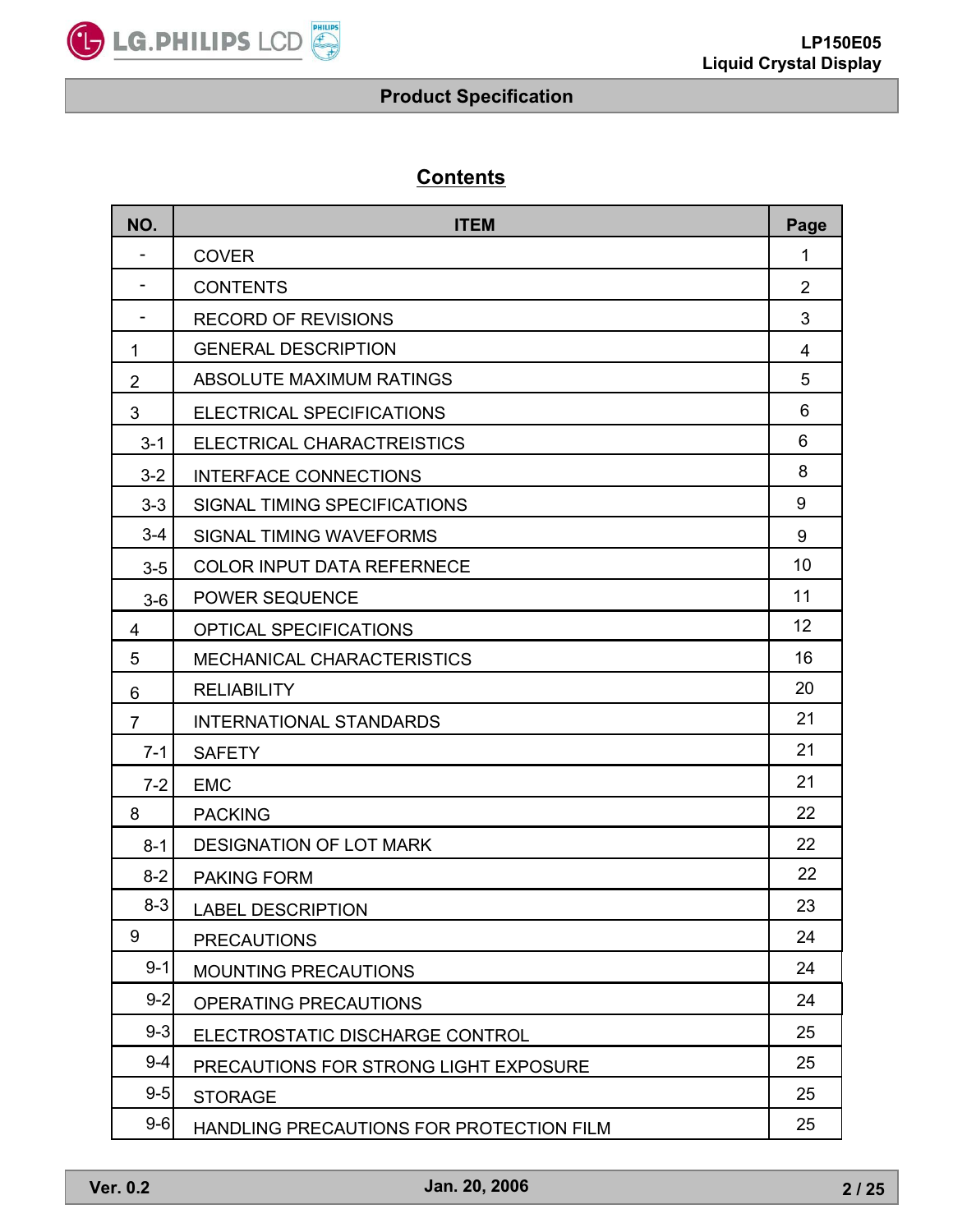

# **Records of revision**

| Revision No | <b>Revision Date</b> | Page                     | <b>DESCRIPTION</b>                             |  |  |  |  |
|-------------|----------------------|--------------------------|------------------------------------------------|--|--|--|--|
| $0.0\,$     | JUN. 10, 2005        | -                        | <b>First Draft. Preliminary Specifications</b> |  |  |  |  |
| 0.1         | OCT. 10, 2005        | $\overline{\phantom{0}}$ | Rev 0.1 Preliminary Specifications             |  |  |  |  |
| 0.2         | JAN. 20, 2006        | $\overline{\phantom{0}}$ | Rev 0.2 Final Specifications                   |  |  |  |  |
|             |                      |                          |                                                |  |  |  |  |
|             |                      |                          |                                                |  |  |  |  |
|             |                      |                          |                                                |  |  |  |  |
|             |                      |                          |                                                |  |  |  |  |
|             |                      |                          |                                                |  |  |  |  |
|             |                      |                          |                                                |  |  |  |  |
|             |                      |                          |                                                |  |  |  |  |
|             |                      |                          |                                                |  |  |  |  |
|             |                      |                          |                                                |  |  |  |  |
|             |                      |                          |                                                |  |  |  |  |
|             |                      |                          |                                                |  |  |  |  |
|             |                      |                          |                                                |  |  |  |  |
|             |                      |                          |                                                |  |  |  |  |
|             |                      |                          |                                                |  |  |  |  |
|             |                      |                          |                                                |  |  |  |  |
|             |                      |                          |                                                |  |  |  |  |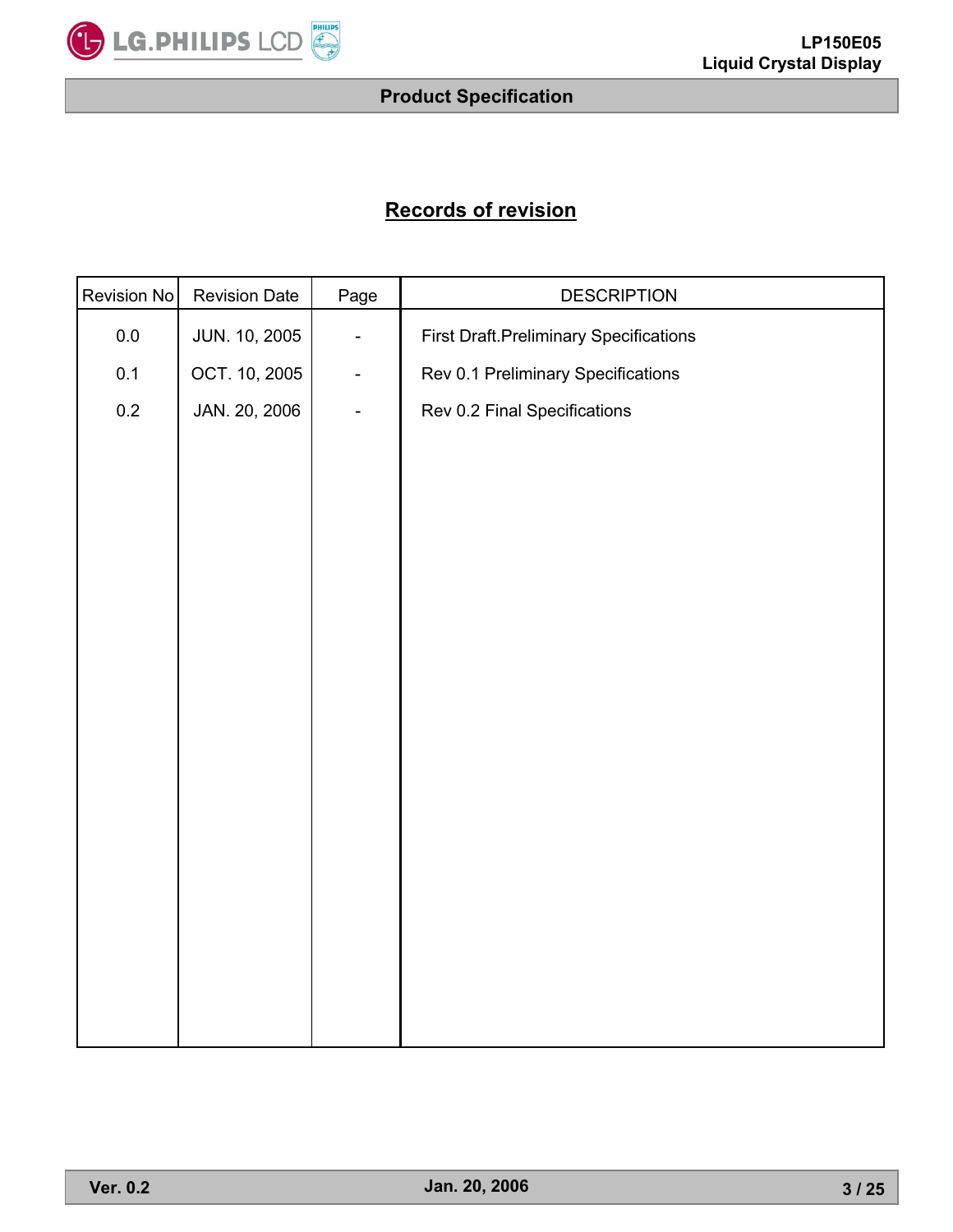

# **1. General Description**

The LP150E05 is a Color Active Matrix Liquid Crystal Display with an integral Cold Cathode Fluorescent Lamp(CCFL) backlight system. The matrix employs a-Si Thin Film Transistor as the active element. It is a transmissive type display operating in the normally black mode. This TFT-LCD has a 15.0 inch diagonally measured active display area with SXGA+ resolution(1050 vertical by 1400 horizontal pixel array). Each pixel is divided into Red, Green and Blue sub-pixels or dots which are arranged in vertical stripes. Gray scale or the brightness of the sub-pixel color is determined with a 6-bit gray scale signal for each dot, thus, presenting a palette of more than 262,144 colors.

The LP150E05 has been designed to apply the interface method that enables low power, high speed, low EMI. Flat Link must be used as a LVDS(Low Voltage Differential Signaling) chip.

The LP150E05 is intended to support applications where thin thickness, low power are critical factors and graphic displays are important. In combination with the vertical arrangement of the sub-pixels, the LP150E05 characteristics provide an excellent flat display for office automation products such as Notebook PC.



#### **General Features**

| Active screen size       | 15.0 inch (38.1cm) diagonal                                          |
|--------------------------|----------------------------------------------------------------------|
| <b>Outline Dimension</b> | $317.3(H)$ x 241.5(V) x 5.7(D) mm(Typ)                               |
| <b>Pixel Pitch</b>       | $0.2175(H) \times 0.2175(V)$ mm                                      |
| Pixel format             | 1400 horiz. By 1050 vert. Pixels RGB stripes arrangement             |
| Color depth              | 6-bit, 262,144 colors                                                |
| Luminance, white         | 200 $cd/m^2$ (Typ.) 1 Point                                          |
| <b>Power Consumption</b> | 6.71 W (Windows xp Bliss typ, @ 6.5mA)                               |
| Weight                   | 520g(Typ.)                                                           |
| Display operating mode   | Transmissive mode, normally black                                    |
| Surface treatments       | Anti-glare & hard coating 3H [Nitto : Normal / LNC-SEGCAG160-F034TR] |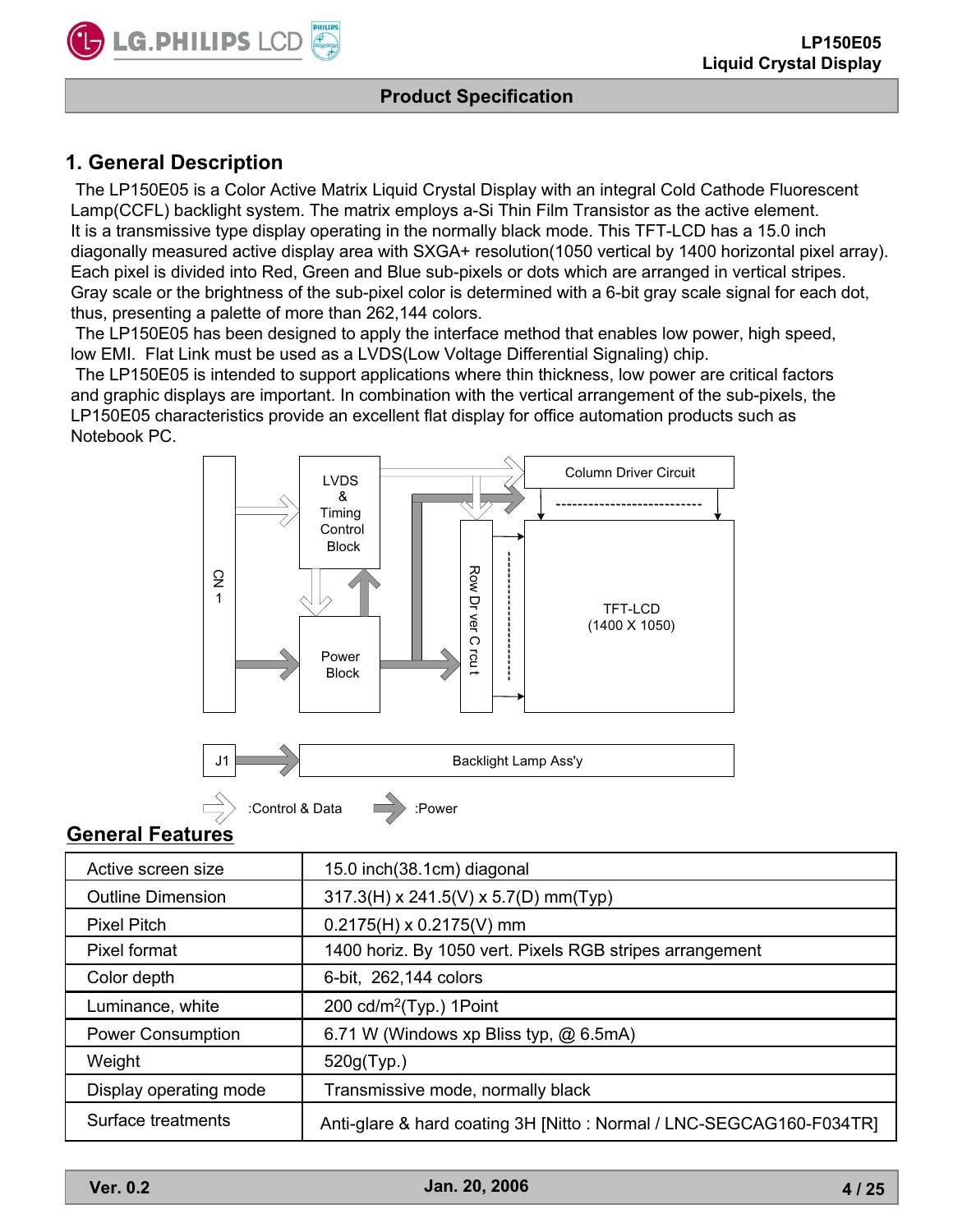

## **2. Absolute Maximum Ratings**

The following are maximum values which, if exceeded, may cause faulty operation or damage to the unit.

#### **Table 1. ABSOLUTE MAXIMUM RATINGS**

| Parameter                                                                                                                                         |                                                                                | Values                           |                             | Units                                           | <b>Notes</b>            |  |
|---------------------------------------------------------------------------------------------------------------------------------------------------|--------------------------------------------------------------------------------|----------------------------------|-----------------------------|-------------------------------------------------|-------------------------|--|
|                                                                                                                                                   | symbol                                                                         | Min.                             | Max.                        |                                                 |                         |  |
| Power Input Voltage<br><b>Operating Temperature</b><br><b>Storage Temperature</b><br><b>Operating Ambient Humidity</b><br><b>Storage Humidity</b> | $\rm V_{CC}$<br>$T_{OP}$<br>$\mathsf{T}_{\texttt{ST}}$<br>$H_{OP}$<br>$H_{ST}$ | $-0.3$<br>0<br>$-20$<br>10<br>10 | 4.0<br>50<br>60<br>90<br>90 | Vdc<br>$^{\circ}C$<br>$^{\circ}C$<br>%RH<br>%RH | At $25 \pm 5^{\circ}$ C |  |

Note : 1. Temperature and relative humidity range are shown in the figure below. Wet bulb temperature should be 39 °C Max, and no condensation of water.



**Dry Bulb Temperature [°C]**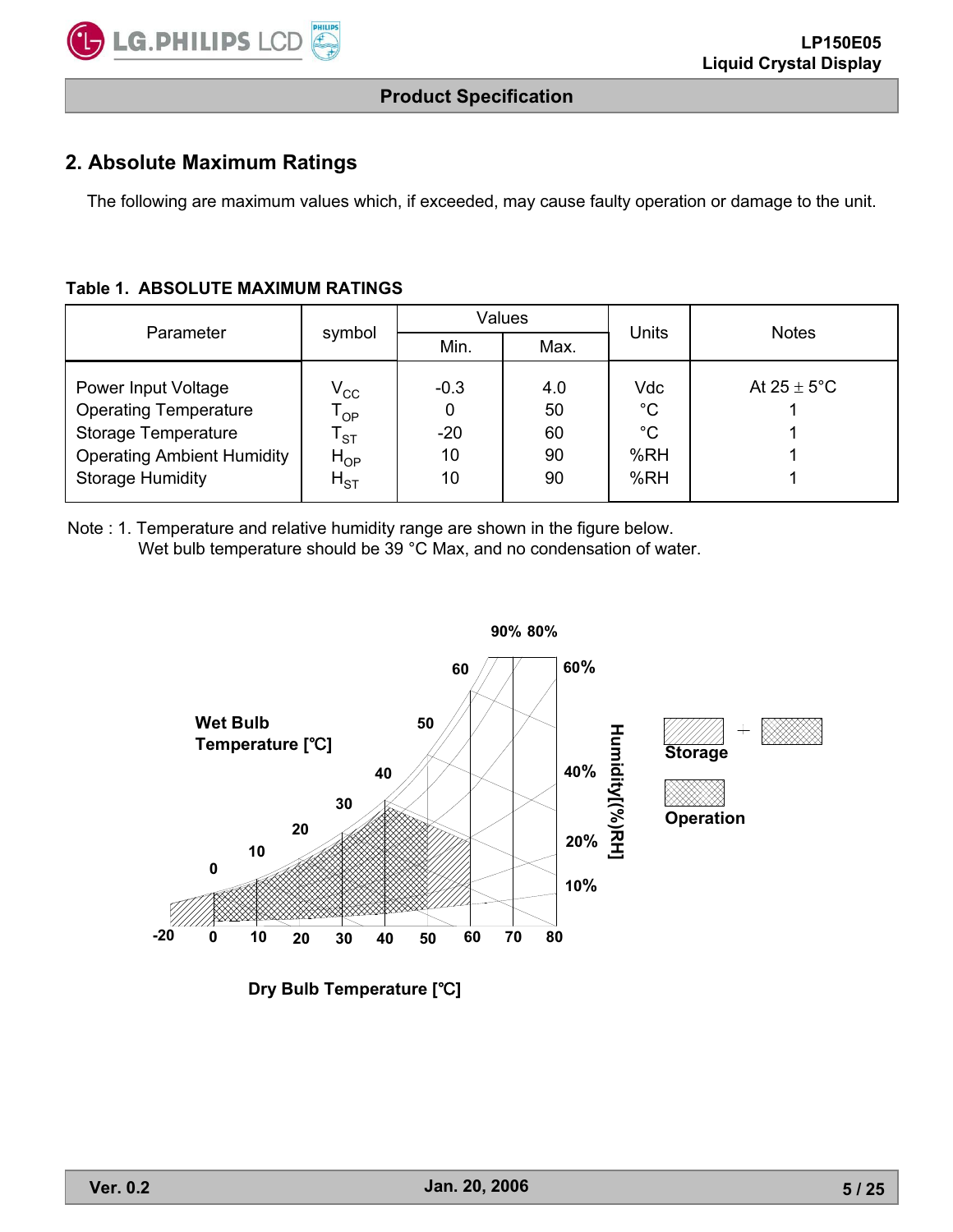# **3. Electrical Specifications**

# **3-1. Electrical Characteristics**

The LP150E05 requires two power inputs. One is employed to power the LCD electronics and to drive the TFT array and liquid crystal. The second input which powers the CCFL, is typically generated by an inverter. The inverter is an external unit to the LCD.

|                                              |                | Values     |            |            | Unit                   | <b>Notes</b> |
|----------------------------------------------|----------------|------------|------------|------------|------------------------|--------------|
| Parameter                                    | Symbol         | <b>Min</b> | Typ        | Max        |                        |              |
| MODULE:                                      |                |            |            |            |                        |              |
| Power Supply Input Voltage                   | <b>VCC</b>     | 3.0        | 3.3        | 3.6        | Vdc                    |              |
| Power Supply Input Current  Windows XP Bliss | $I_{\rm CC}$   |            | 730        | 840        | mA                     |              |
| <b>Full White</b>                            |                |            | 700        | 805        | mA                     |              |
| 2 dot check                                  |                |            | 670        | 770        | mA                     |              |
| Power Consumption<br>Window XP Bliss         | P <sub>C</sub> |            | 2.41       | 2.77       | Watt                   |              |
| Differential Impedance                       | Zm             | 90         | 100        | 110        | ohm                    | 2            |
| LAMP:                                        |                |            |            |            |                        |              |
| <b>Operating Voltage</b>                     | $V_{BL}$       | 640(6.8mA) | 650(6.5mA) | 835(2.5mA) | $V_{RMS}$              | 3            |
| <b>Operating Current</b>                     | $I_{BL}$       | 2.5        | 6.5        | 6.8        | $mA_{RMS}$             |              |
| <b>Established Starting Voltage</b>          | Vs             |            |            |            |                        | 4            |
| at 25 $\degree$ C                            |                |            |            | 1165       | $V_{RMS}$              |              |
| $0^{\circ}$ C<br>at                          |                |            |            | 1400       | <b>V<sub>RMS</sub></b> |              |
| <b>Operating Frequency</b>                   | $f_{BL}$       | 50         | 65         | 80         | <b>kHz</b>             | 5            |
| <b>Discharge Stabilization Time</b>          | $T_{\rm S}$    |            |            | 3          | Min                    | 7            |
| <b>Power Consumption</b>                     | $P_{BL}$       |            | 4.3        | 4.7        | Watt                   | 8            |
| Life Time                                    |                | 12,000     |            |            | <b>Hrs</b>             | 9            |

#### Notes : **The design of the inverter must have specification for the lamp in LCD Assembly.**

The performance of the Lamp in LCM, for example life time or brightness, is extremely influenced by the characteristics of the DC-AC inverter. So all the parameters of an inverter should be carefully designed so as not to produce too much leakage current from high-voltage output of the inverter. When you design or order the inverter, please make sure unwanted lighting caused by the mismatch of

the lamp and the inverter(no lighting, flicker, etc) never occurs. When you confirm it, the LCD Assembly should be operated in the same condition as installed in your instrument.

1. The specified current and power consumption are under the VCC=3.3V, 25 $\degree$ C, f<sub>V</sub>=60Hz condition whereas Windows xp Bliss pattern is displayed and  $f<sub>V</sub>$  is the frame frequency.



**< Windows xp Bliss pattern > < 2 Dot Checker pattern >**

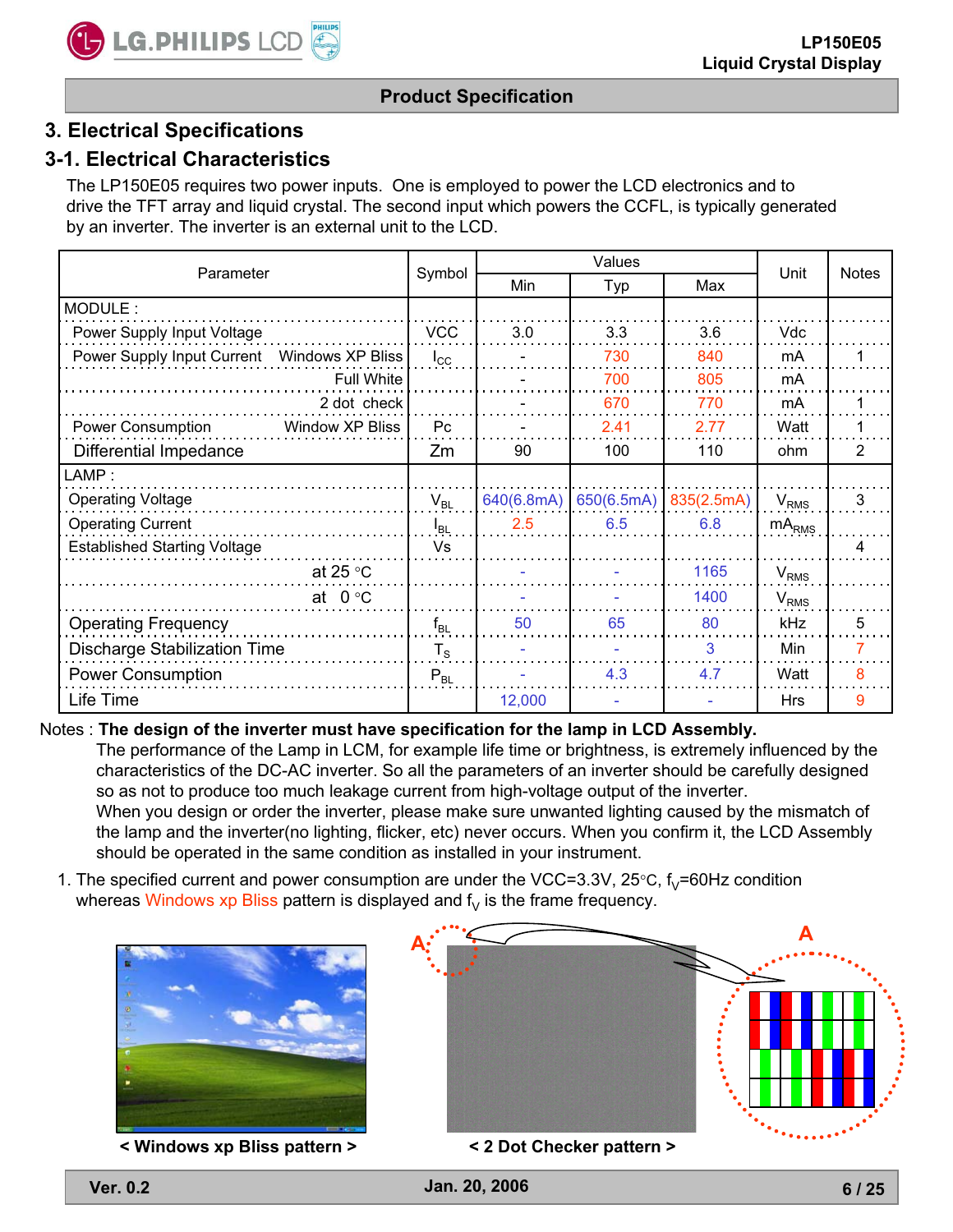

- 2. This impedance value is needed to proper display and measured from LVDS  $T_x$  to the mating connector.
- 3. The variance of the voltage is  $\pm$  10%.
- 4. The voltage above  $V_s$  should be applied to the lamps for more than 1 second for start-up. Otherwise, the lamps may not be turned on. The used lamp current is the lamp typical current.
- 5. The voltage above  $V_s$  should be applied to the lamps for more than 1 second for start-up. Otherwise, the lamps may not be turned on. The used lamp current is the lamp typical current.
- 6. The output of the inverter must have symmetrical(negative and positive) voltage waveform and symmetrical current waveform.(Unsymmetrical ratio is less than 10%) Please do not use the inverter which has unsymmetrical voltage and unsymmetrical current and spike wave. Lamp frequency may produce interference with horizontal synchronous frequency and as a result this may cause beat on the display. Therefore lamp frequency shall be as away possible from the horizontal synchronous frequency and from its harmonics in order to prevent interference.
- 7. Let's define the brightness of the lamp after being lighted for 5 minutes as 100%.  $T<sub>S</sub>$  is the time required for the brightness of the center of the lamp to be not less than 95%.
- 8. The lamp power consumption shown above does not include loss of external inverter.
- The used lamp current is the typical lamp current  $(6.5<sub>mA<sub>RMS</sub></sub>)$ .
- 9. The life time is determined as the time at which brightness of the lamp is 50% compared to that of initial value at the typical lamp current on condition of continuous operating at 25  $\pm$  2°C.
- Requirements for a system inverter design, which is intended to have a better display performance, a better power efficiency and a more reliable lamp, are following. It shall help increase the lamp lifetime and reduce leakage current.
	- a. The asymmetry rate of the inverter waveform should be less than 10%.
	- b. The distortion rate of the waveform should be within  $\sqrt{2} \pm 10\%$ .
	- \* Inverter output waveform had better be more similar to ideal sine wave.



\n
$$
\begin{array}{r}\n \begin{array}{r}\n \begin{array}{r}\n \begin{array}{r}\n \end{array} \\
\hline\n \begin{array}{r}\n \end{array} \\
\hline\n \begin{array}{r}\n \end{array} \\
\hline\n \begin{array}{r}\n \end{array} \\
\hline\n \begin{array}{r}\n \end{array} \\
\hline\n \begin{array}{r}\n \end{array} \\
\hline\n \begin{array}{r}\n \end{array} \\
\hline\n \begin{array}{r}\n \end{array} \\
\hline\n \begin{array}{r}\n \end{array} \\
\hline\n \begin{array}{r}\n \end{array} \\
\hline\n \begin{array}{r}\n \end{array} \\
\hline\n \begin{array}{r}\n \end{array} \\
\hline\n \begin{array}{r}\n \end{array} \\
\hline\n \begin{array}{r}\n \end{array} \\
\hline\n \begin{array}{r}\n \end{array} \\
\hline\n \begin{array}{r}\n \end{array} \\
\hline\n \begin{array}{r}\n \end{array} \\
\hline\n \begin{array}{r}\n \end{array} \\
\hline\n \begin{array}{r}\n \end{array} \\
\hline\n \begin{array}{r}\n \end{array} \\
\hline\n \begin{array}{r}\n \end{array} \\
\hline\n \begin{array}{r}\n \end{array} \\
\hline\n \begin{array}{r}\n \end{array} \\
\hline\n \begin{array}{r}\n \end{array} \\
\hline\n \begin{array}{r}\n \end{array} \\
\hline\n \begin{array}{r}\n \end{array} \\
\hline\n \begin{array}{r}\n \end{array} \\
\hline\n \begin{array}{r}\n \end{array} \\
\hline\n \begin{array}{r}\n \end{array} \\
\hline\n \begin{array}{r}\n \end{array} \\
\hline\n \begin{array}{r}\n \end{array} \\
\hline\n \begin{array}{r}\n \end{array} \\
\hline\n \begin{array}{r}\n \end{array} \\
\hline\n \begin{array}{r}\n \end{array} \\
\hline\n \begin{array}{r}\n \end{array} \\
\hline\n \begin{array}{r}\n \end{array} \\
\hline\n \begin{array}{r}\n \end{array} \\
\hline\n \begin{array}{r}\n \end{array} \\
\hline\n \begin{array}{r}\n \end{array} \\
\hline\n \begin{array}{r}\n \end{array} \\
\hline\n \begin{array}{r}\n \end{array} \\
\h
$$

Do not attach a conducting tape to lamp connecting wire.

If the lamp wire attach to a conducting tape, TFT-LCD Module has a low luminance and the inverter has abnormal action. Because leakage current is occurred between lamp wire and conducting tape.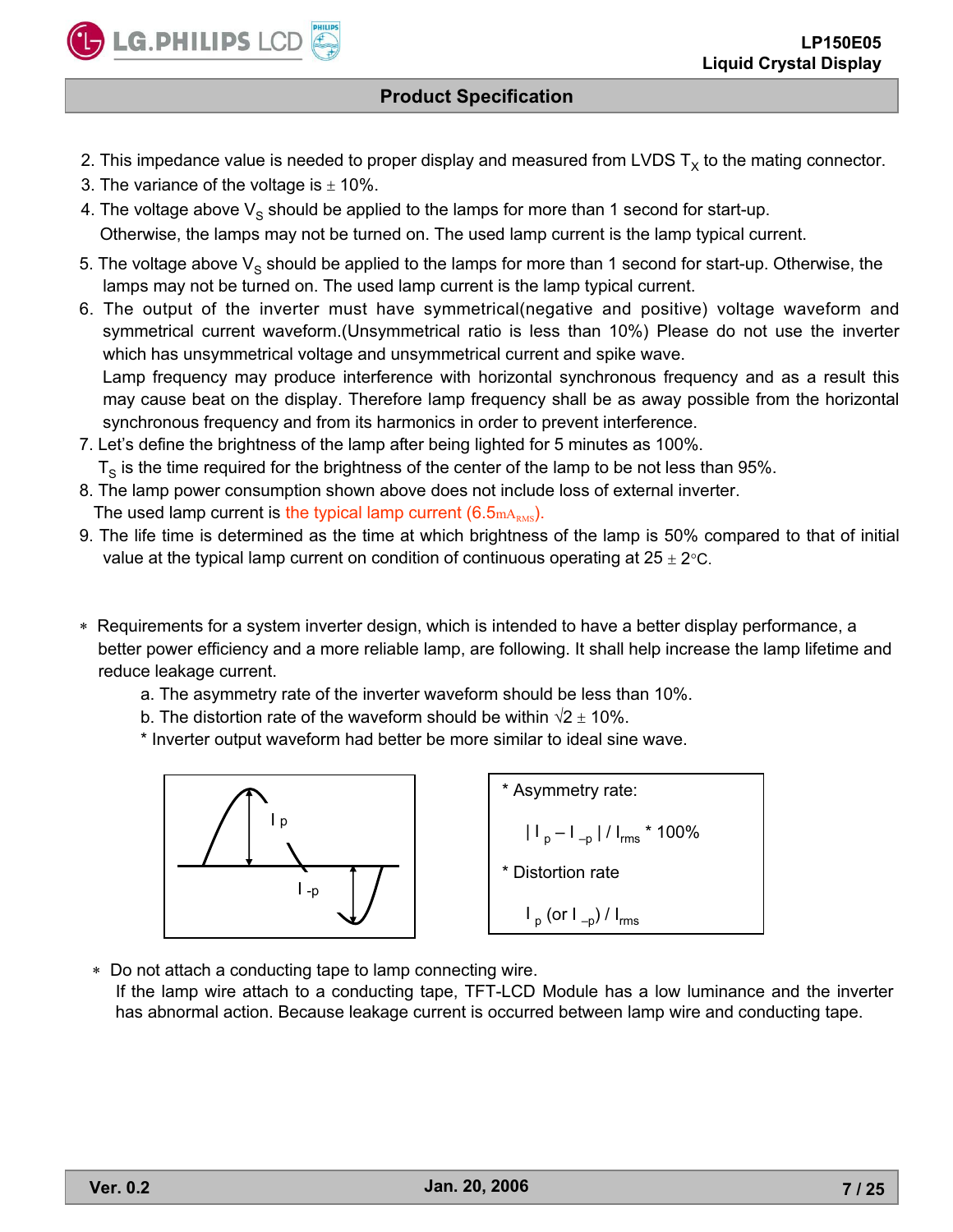

## **3-2. Interface Connections**

Interface chip must be used FlatLink, part No. SN75LVDS84(Transmitter made by Texas Instrument Inc or equivalence).

This LCD employs two interface connections, a 30 pin connector is used for the module electronics interface and the other connector is used for the integral backlight system.

The electronics interface connector is a model FI-XB30SR-HF11 manufactured by JAE The pin configuration for the connector is shown in the table 3.

| Pin                                        | Symbol                    | Description                                       | <b>Notes</b>                              |
|--------------------------------------------|---------------------------|---------------------------------------------------|-------------------------------------------|
| 1                                          | <b>GND</b>                | Ground                                            |                                           |
|                                            | <b>Vcc</b>                | Power(3.3V)                                       |                                           |
| $\begin{array}{c} 2 \\ 3 \\ 4 \end{array}$ | <b>Vcc</b>                | Power(3.3V)                                       |                                           |
|                                            | <b>V EDID</b>             | DDC 3.3V Power                                    | 1. LVDS Interfacing                       |
|                                            | <b>NC</b>                 | <b>No Connection</b>                              | 1.1 System : SN75LVDS84(TI) or equivalent |
| 5<br>6<br>7                                | <b>CLK EDID</b>           | <b>DDC Clock</b>                                  | *Pin to Pin compatible with Thine LVDS    |
|                                            | <b>DATA EDID</b>          | <b>DDC</b> Data                                   |                                           |
| 8                                          | $R\overline{A}$ 1-        | <b>Odd Channel Differential Signal</b>            | 1.2 LCD<br>: THC63LVD64A(THINE)           |
| 9                                          | $RA1+$                    | <b>Odd Channel Differential Signal</b>            |                                           |
| 10                                         | <b>VSS</b>                | Ground                                            |                                           |
| 11                                         | <b>RB1-</b>               | <b>Odd Channel Differential Signal</b>            | 2. Connector                              |
| 12                                         | <b>RB1+</b>               | <b>Odd Channel Differential Signal</b>            |                                           |
| 13                                         | <b>VSS</b>                | Ground                                            | 2.1 LCD<br>: JAE FI-XB30SR-HF11           |
| 14                                         | <b>RC1-</b>               | <b>Odd Channel Differential Signal</b>            | : JAE FI-X30M or equivalent<br>2.2 Mating |
| 15                                         | $RC1+$                    | <b>Odd Channel Differential Signal</b>            | 2.3 Connector pin arrangement             |
| 16                                         | <b>VSS</b>                | Ground                                            |                                           |
| 17                                         | RCLK1-                    | <b>Odd Channel Differential Signal</b>            |                                           |
| 18                                         | RCLK1+                    | <b>Odd Channel Differential Signal</b>            | 30<br>1                                   |
| 19                                         | <b>VSS</b>                | Ground                                            |                                           |
| 20                                         | <b>RA2-</b>               | <b>Even Channel Differential Signal</b>           |                                           |
| 21<br>22                                   | <b>RA2+</b><br><b>VSS</b> | <b>Even Channel Differential Signal</b><br>Ground |                                           |
| 23                                         | <b>RB2-</b>               | <b>Even Channel Differential Signal</b>           |                                           |
| 24                                         | <b>RB2+</b>               | <b>Even Channel Differential Signal</b>           | [ LCD Module Rear View ]                  |
| 25                                         | <b>VSS</b>                | Ground                                            |                                           |
| 26                                         | <b>RC2-</b>               | <b>Even Channel Differential Signal</b>           |                                           |
| 27                                         | $RC2+$                    | <b>Even Channel Differential Signal</b>           |                                           |
| 28                                         | <b>VSS</b>                | Ground                                            |                                           |
| 29                                         | RCLK2-                    | <b>Even Channel Differential Signal</b>           |                                           |
| 30                                         | RCKL <sub>2+</sub>        | <b>Even Channel Differential Signal</b>           |                                           |
|                                            |                           |                                                   |                                           |

| Table 3. MODULE CONNECTOR PIN CONFIGURATION(LVDS) |  |
|---------------------------------------------------|--|
|---------------------------------------------------|--|

The backlight interface connector is a model BHSR-02VS-1, manufactured by JST. The mating connector part number is SM02B-BHS-1 or equivalent.

The pin configuration for the connector is shown in the table below.

#### **Table 4. BACKLIGHT CONNECTOR PIN CONFIGURATION**

| Pin | Symbol | Description                                  | <b>Notes</b> |
|-----|--------|----------------------------------------------|--------------|
|     | HV     | Power supply for lamp<br>(High voltage side) |              |
|     | ∟V     | Power supply for lamp<br>(Low voltage side)  |              |

Notes : 1. The high voltage side terminal is colored pink. The low voltage side terminal is blue.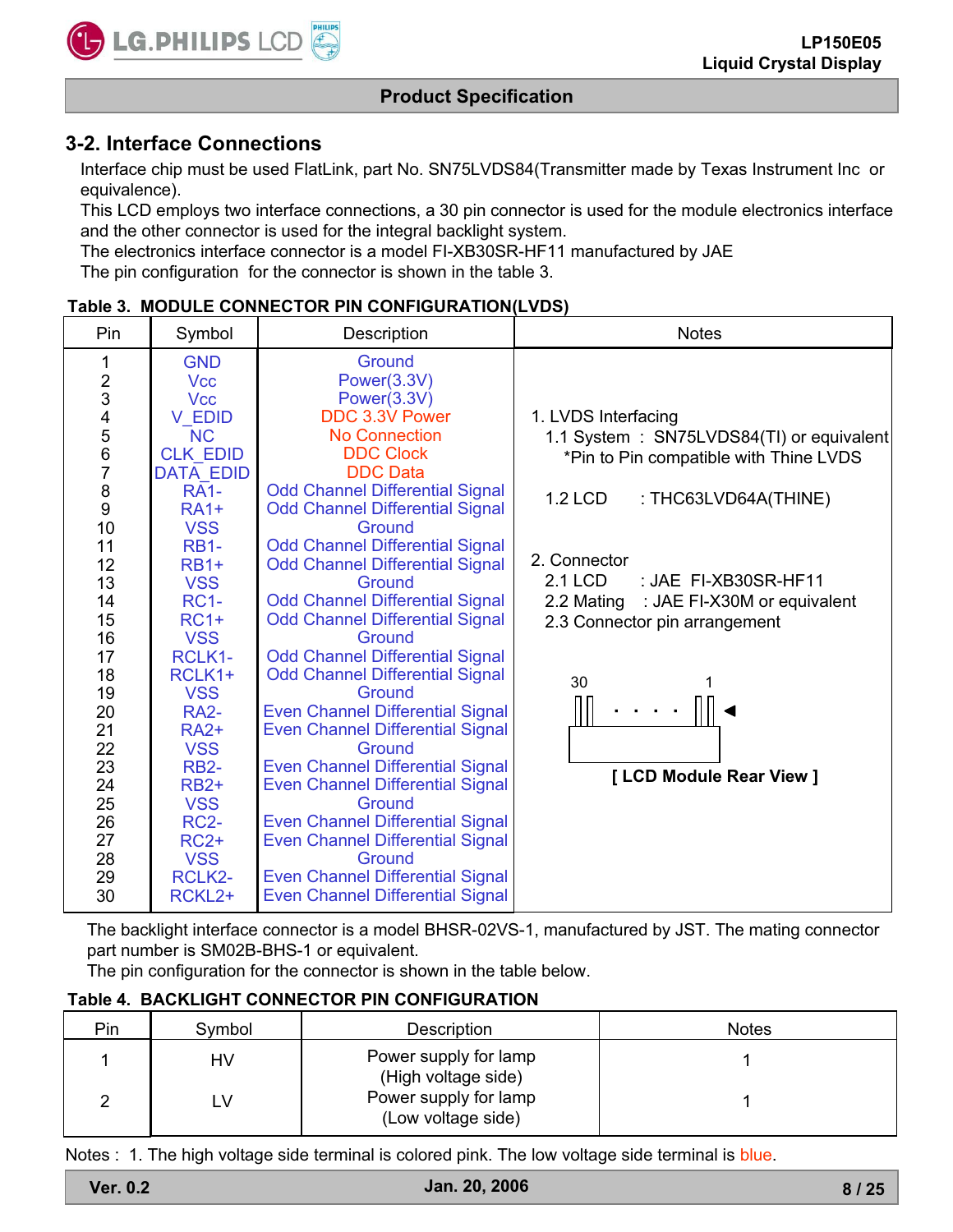**Table 5. Timing Table**

## **Product Specification**

# **3-3. Signal Timing Specifications**

This is the signal timing required at the input of the User connector. All of the interface signal timing should be satisfied with the following specifications and specifications of LVDS Tx/Rx for it's proper operation.

|             | <b>ITEM</b>                   | <b>SYMBOL</b>     | <b>MIN</b>     | <b>TYP</b> | <b>MAX</b>               | <b>UNIT</b> | <b>NOTES</b> |
|-------------|-------------------------------|-------------------|----------------|------------|--------------------------|-------------|--------------|
| <b>Dclk</b> | Frequency                     |                   | 36             | 54         | 54.5                     | <b>MHz</b>  |              |
|             | Period                        | $t_{\sf HP}$      | 762            | 844        | 848                      |             |              |
| Hsync       | Width                         | $t_{WH}$          | 8              | -          | $\blacksquare$           | $t_{CLK}$   |              |
|             | Period                        | $t_{\rm VP}$      | 1060           | 1066       | 1150                     | $t_{HP}$    |              |
| Vsync       | Frequency                     | $f_V$             | 40             | 60         |                          | Hz          |              |
|             | Width                         | $t_{\rm WV}$      | $\overline{2}$ |            | $\overline{\phantom{a}}$ | $t_{HP}$    |              |
|             | <b>Horizontal Valid</b>       | $t_{\mathsf{HV}}$ | 700            | 700        | 700                      |             |              |
|             | <b>Horizontal Back Porch</b>  | t <sub>HBP</sub>  | 8              |            | $\blacksquare$           |             |              |
| DE<br>(Data | <b>Horizontal Front Porch</b> | $t_{\text{HFP}}$  | 8              |            | -                        | $t_{CLK}$   |              |
| Enable)     | <b>Vertical Valid</b>         | $t_{VV}$          | 1050           | 1050       | 1050                     |             |              |
|             | <b>Vertical Back Porch</b>    | $t_{\sf VBP}$     | 3              |            | ۰.                       | $t_{HP}$    |              |
|             | <b>Vertical Front Porch</b>   | $t_{\sf VFP}$     |                |            | -                        |             |              |

1) 60 at Normal mode, 50,40 at Power save mode. Don't care Flicker level.

# **3-4. Signal Timing Waveforms**

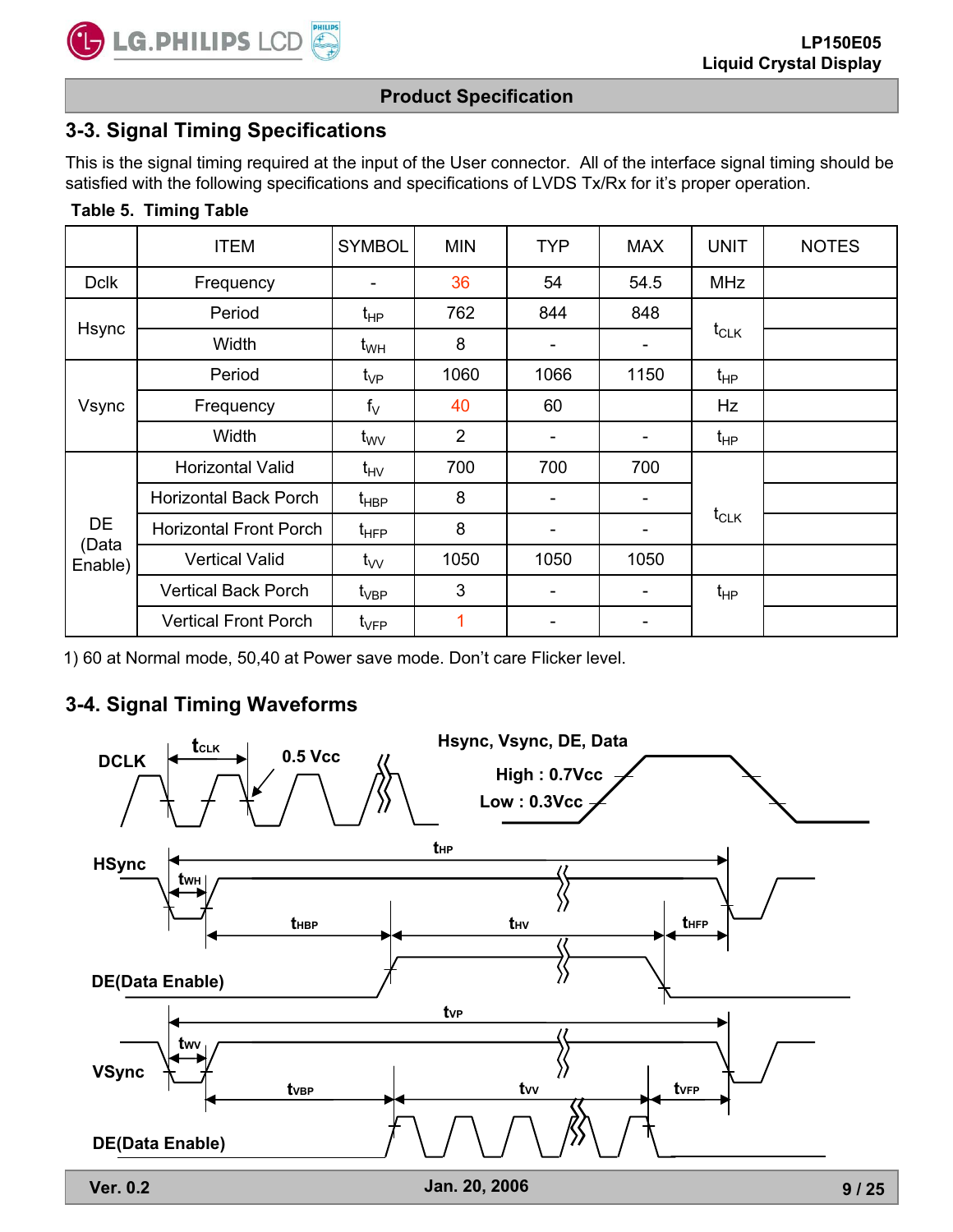

## **3-5. Color Input Data Reference**

The brightness of each primary color(red,green and blue) is based on the 6-bit gray scale data input for the color ; the higher the binary input, the brighter the color. The table below provides a reference for color versus data input.

#### **Table 6. COLOR DATA REFERENCE**

|                        |                                                                                                       | Input Color Data                          |                                                 |                                                                        |                                                                |                                 |                                                          |                                           |                                            |                                           |                                 |                                      |                                                   |                                                                  |                                         |                                                     |                                                                                                       |                                      |                                         |
|------------------------|-------------------------------------------------------------------------------------------------------|-------------------------------------------|-------------------------------------------------|------------------------------------------------------------------------|----------------------------------------------------------------|---------------------------------|----------------------------------------------------------|-------------------------------------------|--------------------------------------------|-------------------------------------------|---------------------------------|--------------------------------------|---------------------------------------------------|------------------------------------------------------------------|-----------------------------------------|-----------------------------------------------------|-------------------------------------------------------------------------------------------------------|--------------------------------------|-----------------------------------------|
|                        | Color                                                                                                 |                                           |                                                 | Red                                                                    |                                                                |                                 |                                                          |                                           |                                            |                                           | Green                           |                                      |                                                   |                                                                  |                                         | <b>Blue</b>                                         |                                                                                                       |                                      |                                         |
|                        |                                                                                                       | <b>MSB</b>                                |                                                 |                                                                        |                                                                |                                 | <b>LSB</b>                                               | <b>MSB</b>                                |                                            |                                           |                                 |                                      |                                                   | LSB MSB                                                          |                                         |                                                     |                                                                                                       |                                      | <b>LSB</b>                              |
|                        |                                                                                                       | R5                                        | R <sub>4</sub>                                  | R <sub>3</sub>                                                         | R <sub>2</sub>                                                 | R <sub>1</sub>                  | R <sub>0</sub>                                           | G <sub>5</sub>                            | G4                                         | G <sub>3</sub>                            | G <sub>2</sub>                  | G <sub>1</sub>                       | G <sub>0</sub>                                    | B <sub>5</sub>                                                   | <b>B4</b>                               | B <sub>3</sub>                                      | <b>B2</b>                                                                                             | <b>B1</b>                            | B <sub>0</sub>                          |
| <b>Basic</b><br>Colors | <b>Black</b><br>Red(63)<br>Green(63)<br>Blue(63)<br>Cyan                                              | $\mathbf 0$<br>1<br>0<br>0<br>0           | 0<br>1<br>$\overline{0}$<br>$\overline{0}$<br>0 | 0<br>1<br>0<br>0<br>0                                                  | $\boldsymbol{0}$<br>1<br>0<br>$\mathbf 0$<br>$\mathbf 0$       | 0<br>1<br>0<br>0<br>0           | $\boldsymbol{0}$<br>1<br>$\mathbf 0$<br>$\mathbf 0$<br>0 | $\mathbf 0$<br>0<br>1<br>0<br>1           | 0<br>0<br>1<br>0<br>1                      | $\mathbf 0$<br>0<br>1<br>0<br>1           | 0<br>0<br>1<br>0<br>1           | $\boldsymbol{0}$<br>0<br>1<br>0<br>1 | $\mathbf 0$<br>0<br>1<br>0<br>1                   | $\mathbf 0$<br>$\mathbf 0$<br>0<br>1<br>1                        | $\pmb{0}$<br>0<br>0<br>1<br>1           | $\boldsymbol{0}$<br>$\mathbf 0$<br>0<br>1<br>1      | $\mathbf 0$<br>$\mathbf 0$<br>$\overline{0}$<br>1<br>1                                                | $\mathbf 0$<br>0<br>0<br>1<br>1      | 0<br>0<br>0<br>1<br>1                   |
|                        | Magenta<br>Yellow<br>White                                                                            | 1<br>1<br>1                               | 1<br>1<br>1                                     | 1<br>1<br>1                                                            | 1<br>1<br>1                                                    | 1<br>1<br>1                     | 1<br>1<br>1                                              | 0<br>1<br>1                               | 0<br>1<br>1                                | $\overline{0}$<br>1<br>1                  | 0<br>1<br>1                     | 0<br>1<br>1                          | 0<br>1<br>1                                       | 1<br>0<br>1                                                      | 1<br>$\overline{0}$<br>1                | 1<br>0<br>1                                         | 1<br>$\overline{0}$<br>1                                                                              | 1<br>0<br>1                          | 1<br>0<br>1                             |
| Red                    | Red(00) Dark<br>Red(01)<br>Red(02)<br>Red(61)<br>Red(62)<br>Red(63) Bright                            | $\pmb{0}$<br>0<br>0<br>1<br>1<br>1        | $\mathbf 0$<br>0<br>0<br>t<br>1<br>1<br>1       | 0<br>0<br>0<br>t<br>1<br>1<br>1                                        | $\mathbf 0$<br>$\mathbf 0$<br>0<br>÷<br>1<br>1<br>1            | 0<br>0<br>1<br>t<br>0<br>1<br>1 | 0<br>1<br>0<br>t<br>1<br>0<br>1                          | $\mathbf 0$<br>0<br>0<br>t<br>0<br>0<br>0 | $\mathbf 0$<br>0<br>0<br>t,<br>0<br>0<br>0 | $\mathbf 0$<br>0<br>0<br>t<br>0<br>0<br>0 | 0<br>0<br>0<br>t<br>0<br>0<br>0 | 0<br>0<br>0<br>÷<br>0<br>0<br>0      | $\mathbf 0$<br>$\overline{0}$<br>0<br>0<br>0<br>0 | 0<br>$\mathbf 0$<br>$\mathbf 0$<br>t<br>0<br>0<br>0              | $\pmb{0}$<br>0<br>0<br>÷<br>0<br>0<br>0 | $\mathbf 0$<br>0<br>0<br>t,<br>0<br>0<br>0          | $\mathbf 0$<br>$\mathbf 0$<br>$\overline{0}$<br>Ĩ.<br>$\mathbf 0$<br>$\mathbf 0$<br>0                 | 0<br>0<br>0<br>0<br>0<br>0           | 0<br>0<br>0<br>$\mathbf 0$<br>0<br>0    |
| Green                  | Green(00)Dark<br>Green(01)<br>Green(02)<br>Green(61)<br>Green(62)<br>Green(63)Bright                  | 0<br>0<br>0<br>0<br>0<br>$\overline{0}$   | 0<br>0<br>0<br>t,<br>0<br>$\overline{0}$<br>0   | 0<br>$\overline{0}$<br>0<br>t<br>$\overline{0}$<br>0<br>$\overline{0}$ | 0<br>$\mathbf 0$<br>0<br>Ì,<br>$\mathbf 0$<br>$\mathbf 0$<br>0 | 0<br>0<br>0<br>t<br>0<br>0<br>0 | 0<br>0<br>0<br>÷<br>0<br>0<br>0                          | 0<br>0<br>0<br>t<br>1<br>1<br>1           | 0<br>0<br>0<br>t<br>1<br>1<br>1            | 0<br>0<br>0<br>1<br>1<br>1                | 0<br>0<br>0<br>1<br>1<br>1      | 0<br>0<br>1<br>t<br>0<br>1<br>1      | 0<br>1<br>0<br>1<br>0<br>1                        | 0<br>$\overline{0}$<br>0<br>$\mathbf 0$<br>0<br>0                | 0<br>0<br>0<br>0<br>0<br>0              | 0<br>0<br>0<br>0<br>0<br>0                          | $\mathbf 0$<br>$\overline{0}$<br>$\overline{0}$<br>Ĩ.<br>$\mathbf 0$<br>$\mathbf 0$<br>$\overline{0}$ | 0<br>0<br>0<br>0<br>0<br>0           | 0<br>0<br>0<br>$\overline{0}$<br>0<br>0 |
| <b>Blue</b>            | Blue(00) Dark<br><b>Blue(01)</b><br><b>Blue(02)</b><br>Blue(61)<br><b>Blue(62)</b><br>Blue(63) Bright | $\mathbf 0$<br>0<br>0<br>t<br>0<br>0<br>0 | $\mathbf 0$<br>0<br>0<br>÷<br>0<br>0<br>0       | 0<br>0<br>0<br>İ<br>0<br>0<br>0                                        | $\mathbf 0$<br>$\mathbf 0$<br>0<br>÷<br>$\mathbf 0$<br>0<br>0  | 0<br>0<br>0<br>t<br>0<br>0<br>0 | 0<br>0<br>0<br>t<br>$\boldsymbol{0}$<br>0<br>0           | $\mathbf 0$<br>0<br>0<br>t<br>0<br>0<br>0 | $\mathbf 0$<br>0<br>0<br>t,<br>0<br>0<br>0 | $\mathbf 0$<br>0<br>0<br>t<br>0<br>0<br>0 | 0<br>0<br>0<br>÷<br>0<br>0<br>0 | 0<br>0<br>0<br>÷<br>0<br>0<br>0      | $\mathbf 0$<br>$\overline{0}$<br>0<br>0<br>0<br>0 | $\mathbf 0$<br>$\mathbf 0$<br>$\overline{0}$<br>t<br>1<br>1<br>1 | 0<br>0<br>0<br>t<br>1<br>1<br>1         | $\mathbf 0$<br>$\mathbf 0$<br>0<br>t<br>1<br>1<br>1 | $\mathbf 0$<br>$\mathbf 0$<br>0<br>t<br>1<br>1<br>1                                                   | $\mathbf 0$<br>0<br>1<br>0<br>1<br>1 | 0<br>1<br>0<br>1<br>0<br>1              |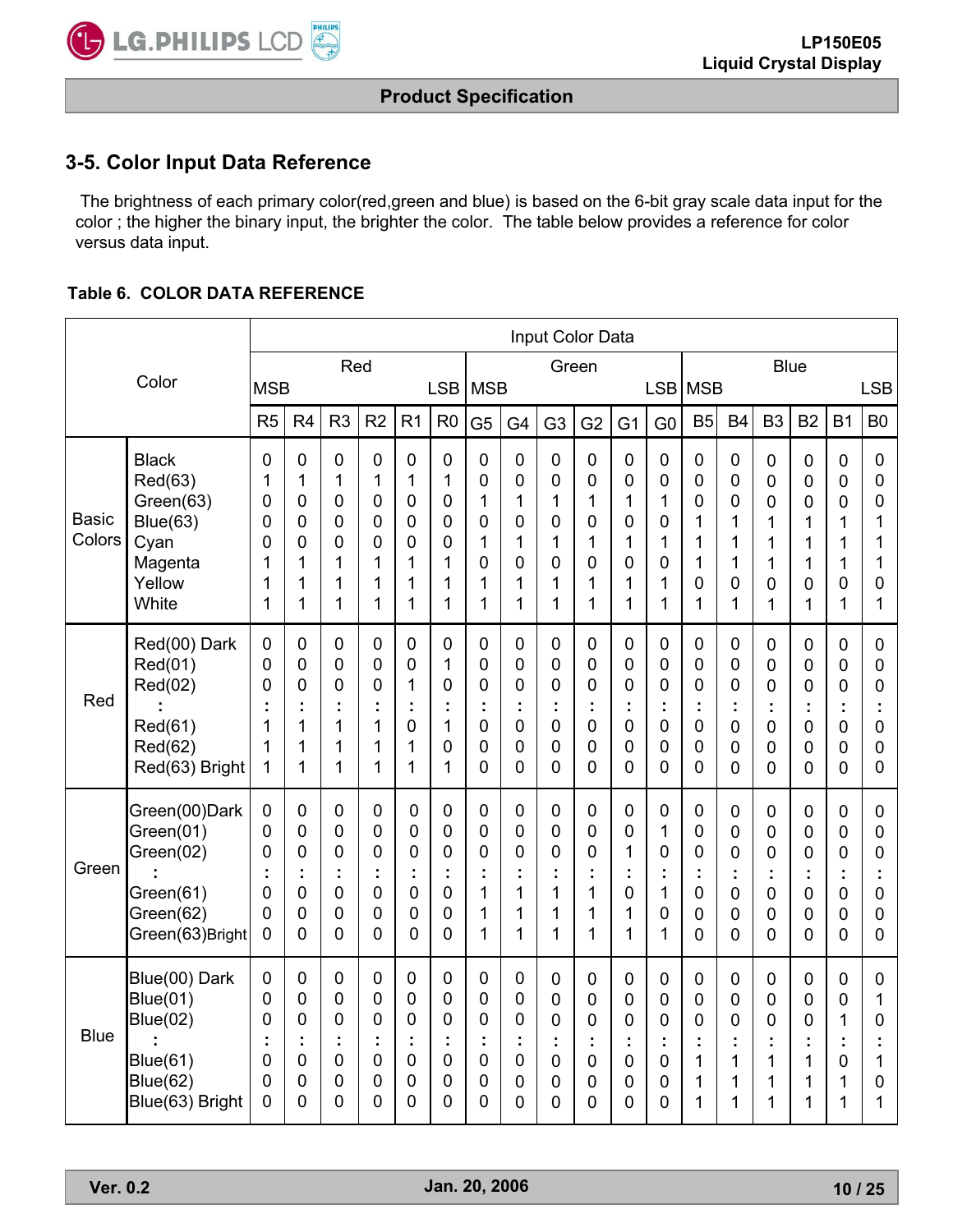

## **3-6. Power Sequence**



#### **Table 7. POWER SEQUENCE TABLE**

|                |      | Units |      |      |  |
|----------------|------|-------|------|------|--|
| Parameter      | Min. | Typ.  | Max. |      |  |
| T 1            |      |       | 10   | (ms) |  |
| T <sub>2</sub> |      |       | 50   | (ms) |  |
| T <sub>3</sub> | 200  |       |      | (ms) |  |
| T 4            |      |       |      | (ms) |  |
| T <sub>5</sub> |      |       | 50   | (ms) |  |
| T <sub>6</sub> |      |       | 10   | (ms) |  |
|                | 150  |       |      | (ms) |  |

Notes : 1. Please avoid floating state of interface signal at invalid period.

2. When the interface signal is invalid, be sure to pull down the power supply for LCD  $V_{CC}$  to 0V.

3. Lamp power must be turn on after power supply for LCD and interface signals are valid.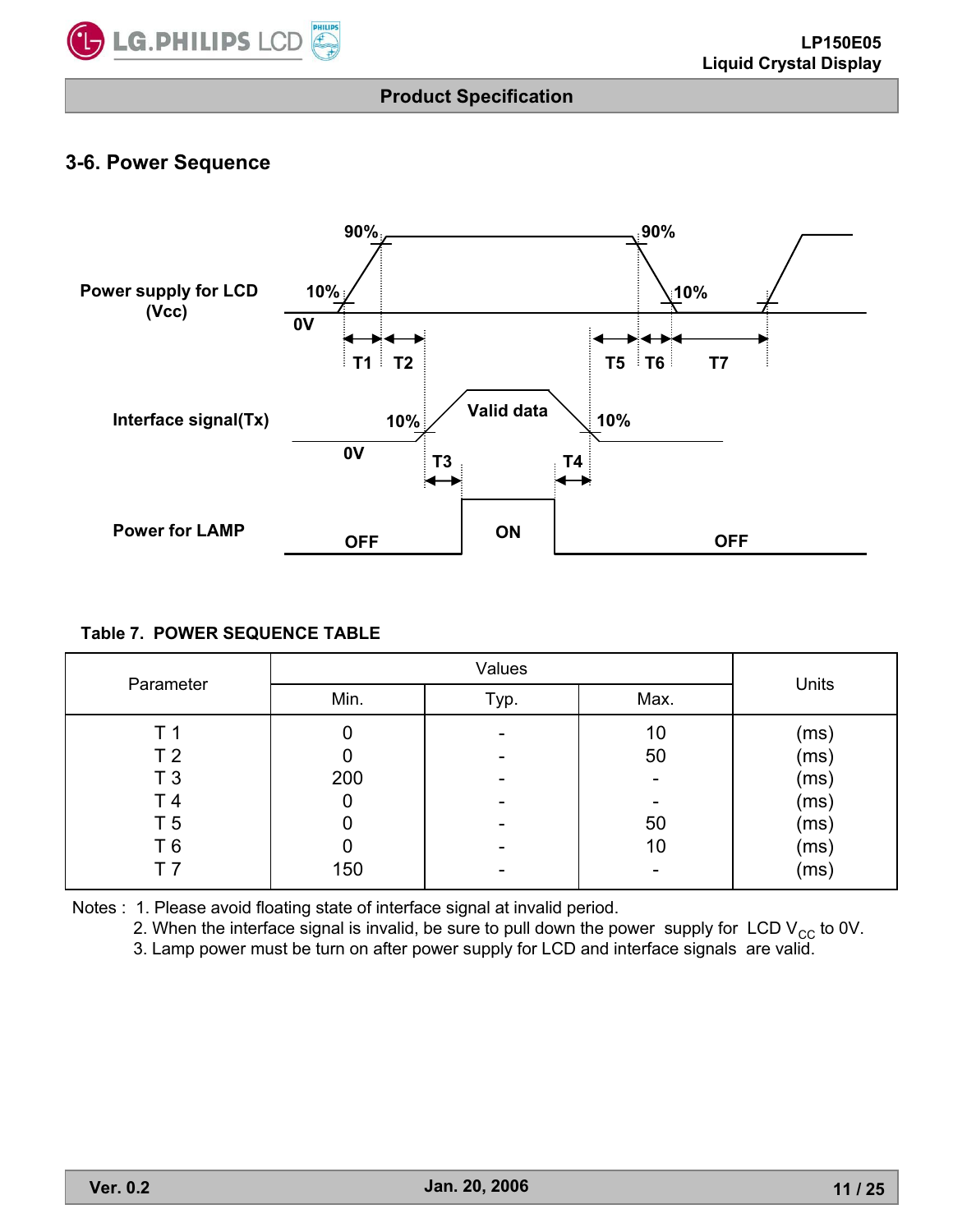

# **4. Optical Specification**

Optical characteristics are determined after the unit has been 'ON' and stable for approximately 30 minutes in a dark environment at 25°C. The values specified are at an approximate distance 50cm from the LCD surface at a viewing angle of  $\Phi$  and  $\Theta$  equal to 0°.

FIG. 1 presents additional information concerning the measurement equipment and method.



#### **FIG. 1 Optical Characteristic Measurement Equipment and Method**

| <b>Table 8. OPTICAL CHARACTERISTICS</b> | (Ta=25 °C, V <sub>cc</sub> =3.3V, f <sub>v</sub> =60Hz Dclk=54MHz, $I_{BL}$ =6.5mArms) |
|-----------------------------------------|----------------------------------------------------------------------------------------|
|-----------------------------------------|----------------------------------------------------------------------------------------|

| Parameter                                                                                                               |                                     | Symbol                               |                | Values                |                | Units                           | <b>Notes</b>    |
|-------------------------------------------------------------------------------------------------------------------------|-------------------------------------|--------------------------------------|----------------|-----------------------|----------------|---------------------------------|-----------------|
|                                                                                                                         |                                     |                                      | Min.           | Typ.                  | Max.           |                                 |                 |
| <b>Contrast Ratio</b>                                                                                                   |                                     | <b>CR</b>                            | 300            | 550                   |                |                                 | 1               |
| Surface Luminance, white (1p)                                                                                           | (5p)                                | $L_{WH}$                             | 160<br>150     | 200<br>185            |                | cd/m <sup>2</sup>               | $\overline{2}$  |
| <b>Luminance Variation</b>                                                                                              |                                     | $\delta$ white                       | 80<br>60       |                       |                | 5points<br>13 <sub>points</sub> | 3               |
| <b>Response Time</b>                                                                                                    | <b>Rise Time</b><br>Decay Time      | $\mathsf{Tr}_{\mathsf{R}}$<br>$Tr_D$ |                | 25<br>$\overline{25}$ |                | ms<br>ms                        | $\overline{4}$  |
| <b>CIE Color Coordinates</b><br>Red                                                                                     |                                     | <b>XR</b><br><b>YR</b>               | 0.570<br>0.316 | 0.600<br>0.346        | 0.630<br>0.376 |                                 |                 |
|                                                                                                                         | Green                               | XG<br>YG                             | 0.298<br>0.520 | 0.328<br>0.550        | 0.358<br>0.580 |                                 |                 |
|                                                                                                                         | <b>Blue</b>                         | XB<br>YB                             | 0.135<br>0.115 | 0.165<br>0.145        | 0.195<br>0.175 |                                 |                 |
|                                                                                                                         | White                               | <b>XW</b><br><b>YW</b>               | 0.285<br>0.309 | 0.313<br>0.329        | 0.341<br>0.349 |                                 |                 |
| <b>Viewing Angle</b><br>x axis, right( $\phi$ =0°)<br>x axis, left $(\phi=180^\circ)$<br>y axis, up $(\phi = 90^\circ)$ |                                     | $\theta$ r<br>$\theta$<br>$\theta$ u | 85<br>85<br>85 | 88<br>88<br>88        |                | degree<br>degree<br>degree      | 5               |
| <b>Gray Scale</b>                                                                                                       | y axis, down $(\phi = 270^{\circ})$ | $\theta$ d                           | 85             | 88                    |                | degree                          | $6\phantom{1}6$ |

\* Measured Inverter : 6632Z-1301A(LG Electronics)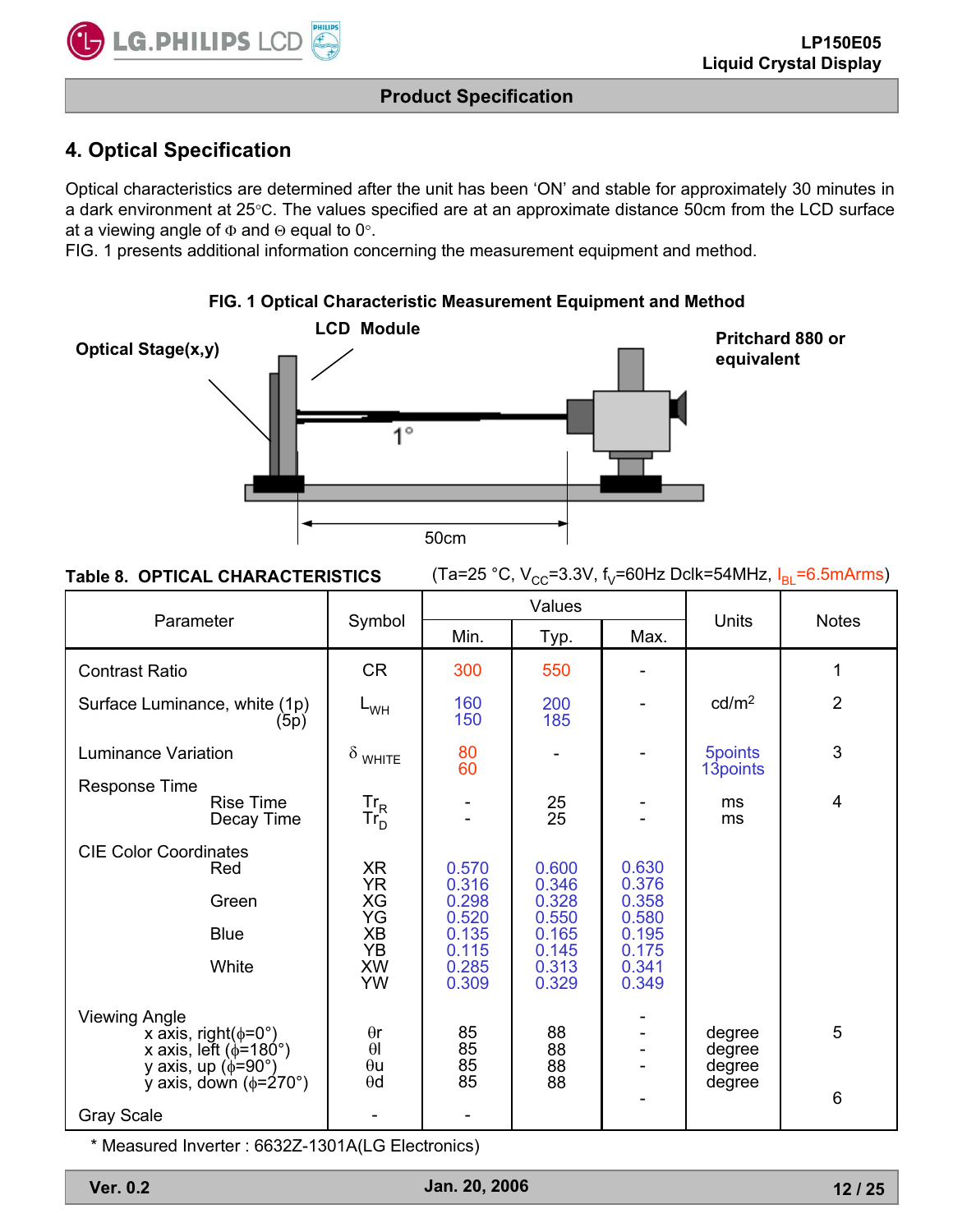

Notes : 1. Contrast Ratio(CR) is defined mathematically as : Surface Luminance with all white pixels

Contrast Ratio =

Surface Luminance with all black pixels

- 2. Surface luminance is the center point across the LCD surface 50cm from the surface with all pixels displaying white under the condition of  $I_{BI}$ =6.5mA. For more information see FIG 1.
- 3. The variation in surface luminance, The Panel total variation ( $\delta$  white) is determined by measuring  $L_N$  at each test position 1 through 13, and then dividing the minimum  $L_N$  of 13 points luminance by maximum  $\mathsf{L}_\mathsf{N}\,$  of 13 points luminance. For more information see FIG 2. **WHITE = Minimum(L N1,LN2, ….. LN13 ) Maximum(LN1,LN2, ….. LN13) \* 100**
- 4. Response time is the time required for the display to transition from white to black(Rise Time,  $Tr_R$ ) and from black to white(Decay Time,  $Tr_D$ ). For additional information see FIG 3.
- 5. Viewing angle is the angle at which the contrast ratio is greater than 10. The angles are determined for the horizontal or x axis and the vertical or y axis with respect to the z axis which is normal to the LCD surface. For more information see FIG 4.

|                   | $*$ f <sub>V</sub> =60Hz |
|-------------------|--------------------------|
| <b>Gray Level</b> | Luminance(%)<br>(Typ.)   |
| L <sub>0</sub>    | 0.2                      |
| L7                | 0.8                      |
| L15               | 4.25                     |
| L23               | 10.9                     |
| L31               | 21.0                     |
| L39               | 34.8                     |
| L47               | 52.5                     |
| L <sub>55</sub>   | 74.2                     |
| L63               | 100                      |

6. Gray scale specification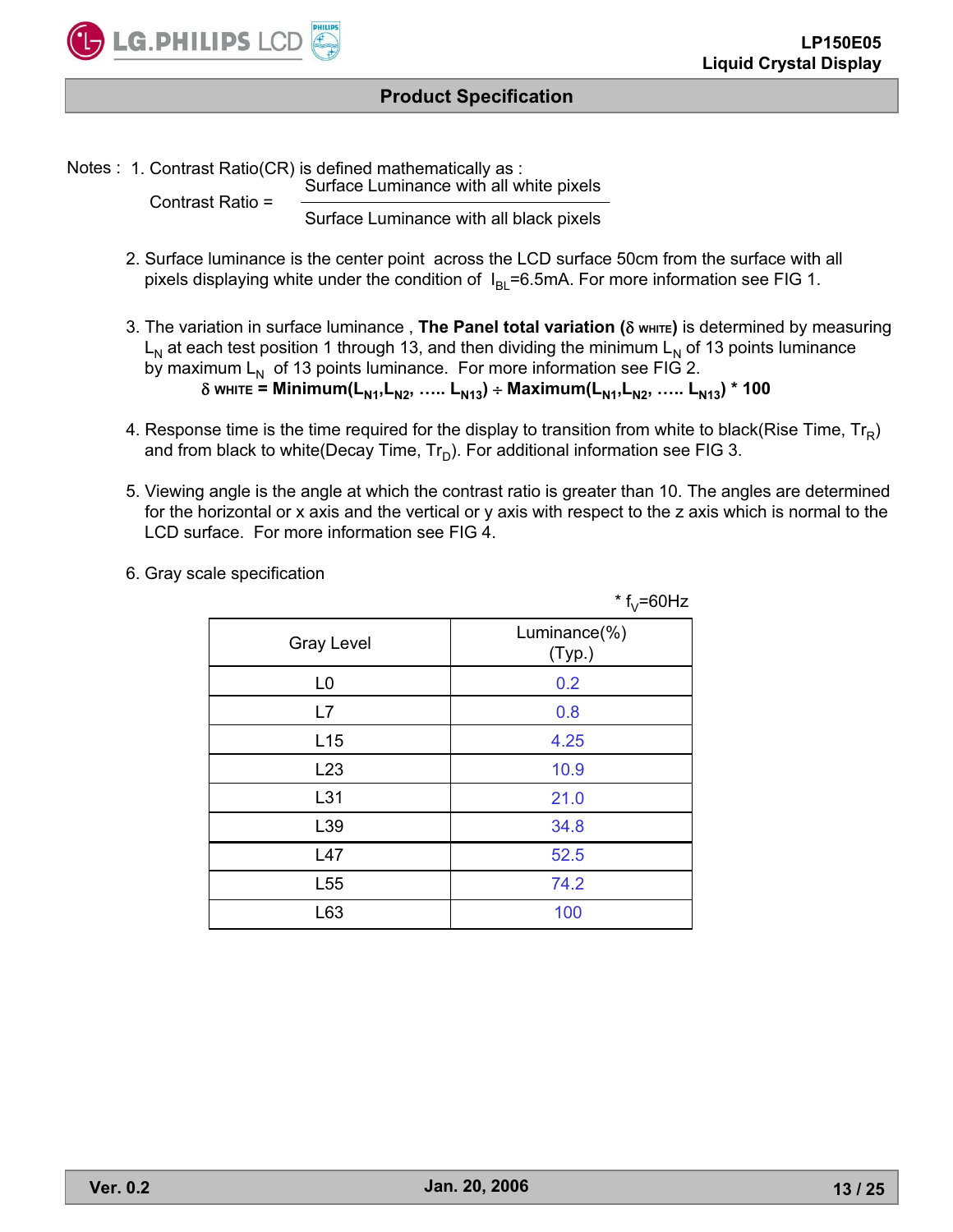





Notes) The Adjacent point must be opposite horizontally or vertically.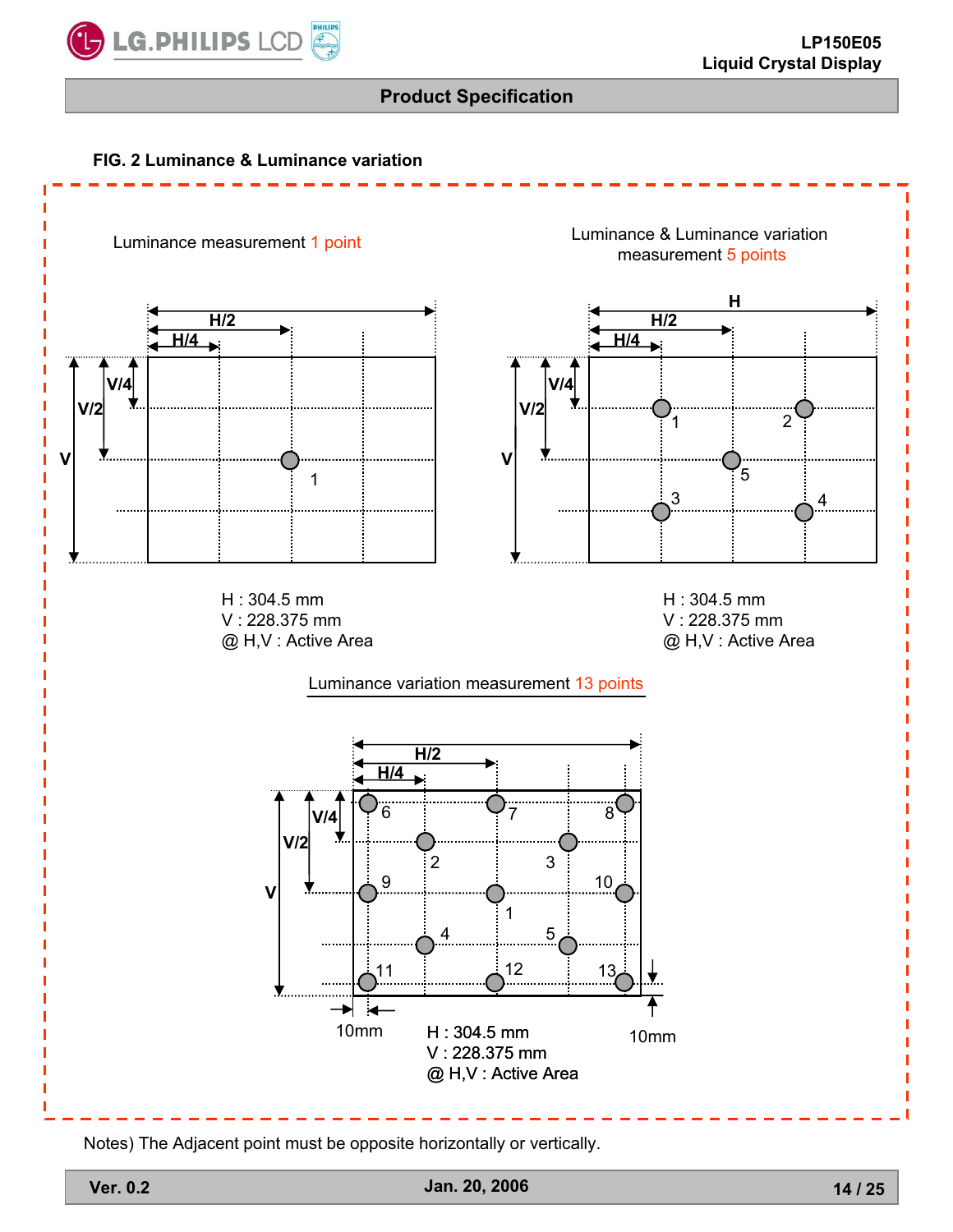

#### **FIG. 3 Response Time**

The response time is defined as the following figure and shall be measured by switching the input signal for "black" and "white".



#### **FIG. 4 Viewing angle**

<dimension of viewing angle range>

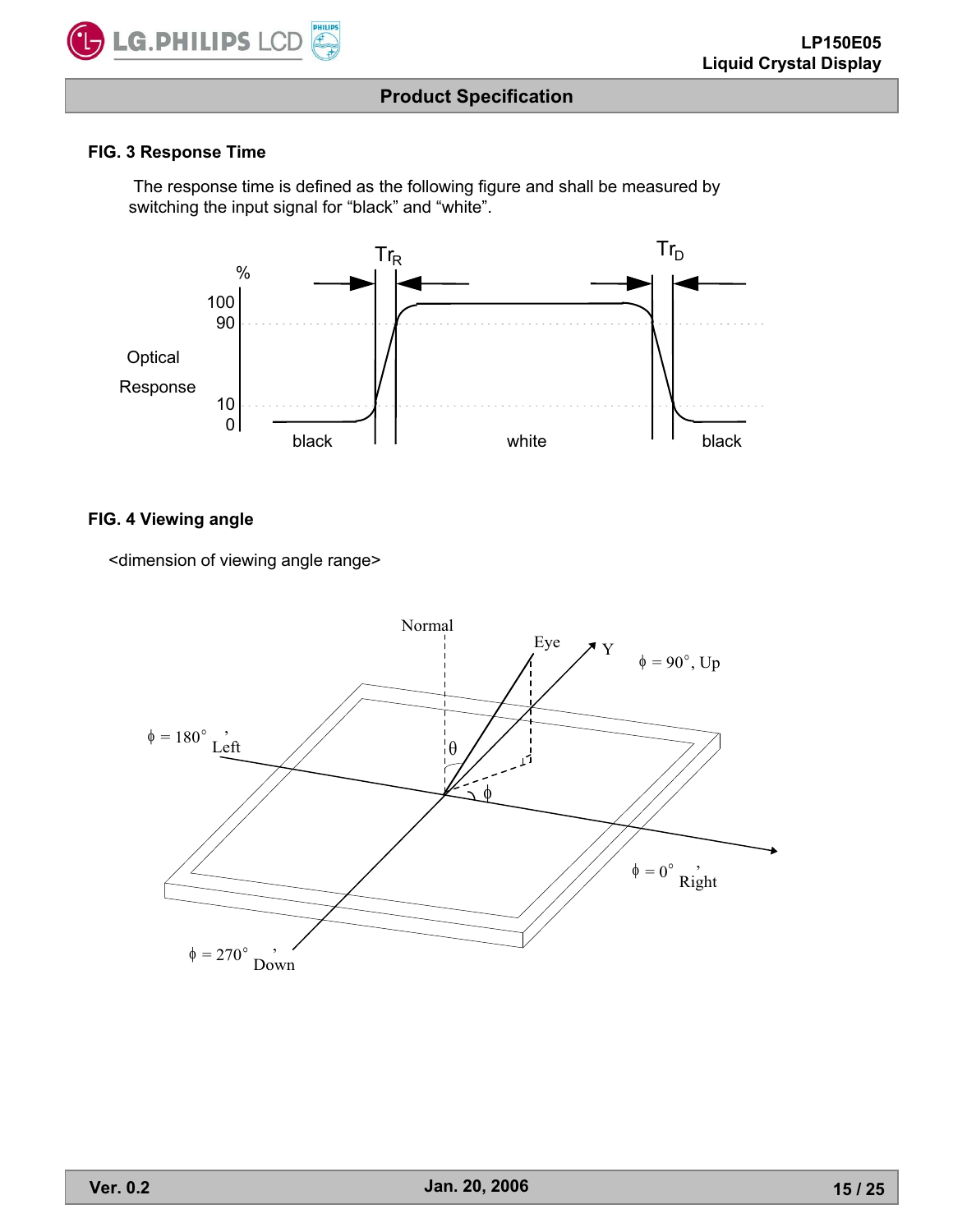

# **5. Mechanical Characteristics**

The contents provide general mechanical characteristics for the model LP150E05. In addition the figures in the next page are detailed mechanical drawing of the LCD.

|                          | Horizontal                                                             | $317.3 \pm 0.5$ mm |  |  |  |
|--------------------------|------------------------------------------------------------------------|--------------------|--|--|--|
| Outside dimensions       | Vertical                                                               | $241.5 \pm 0.5$ mm |  |  |  |
|                          | Depth                                                                  | $5.7 + 0.3$ mm     |  |  |  |
| Bezel area               | Horizontal                                                             | $307.5 \pm 0.5$ mm |  |  |  |
|                          | Vertical                                                               | $231.4 \pm 0.5$ mm |  |  |  |
|                          | Horizontal                                                             | 304.5mm            |  |  |  |
| Active display area      | Vertical                                                               | 228.375mm          |  |  |  |
| Weight                   | 520g(Typ.)                                                             |                    |  |  |  |
| <b>Surface Treatment</b> | Anti-glare & hard coating 3H<br>[Nitto: Normal / LNC-SEGCAG160-F034TR] |                    |  |  |  |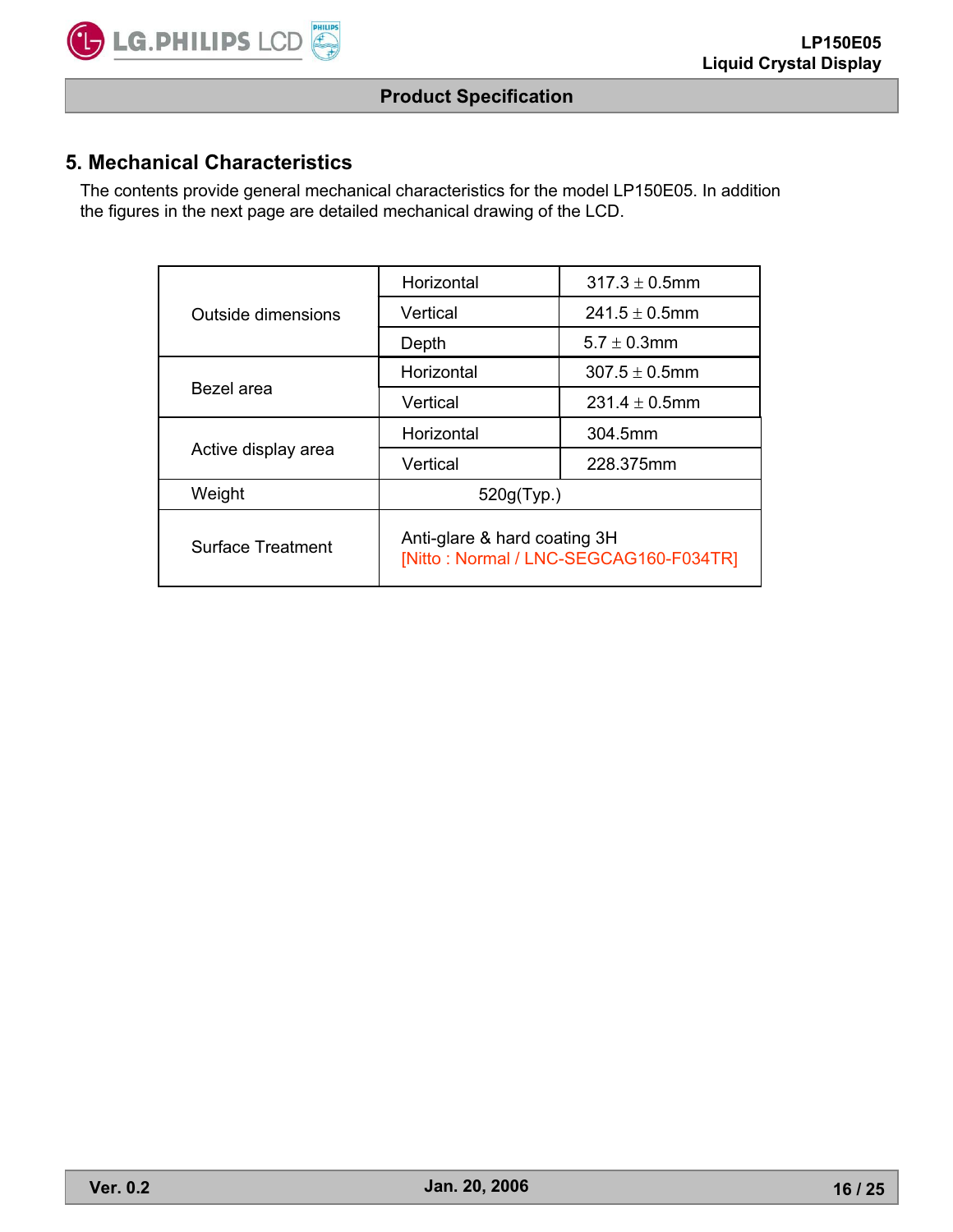

<FRONT VIEW>

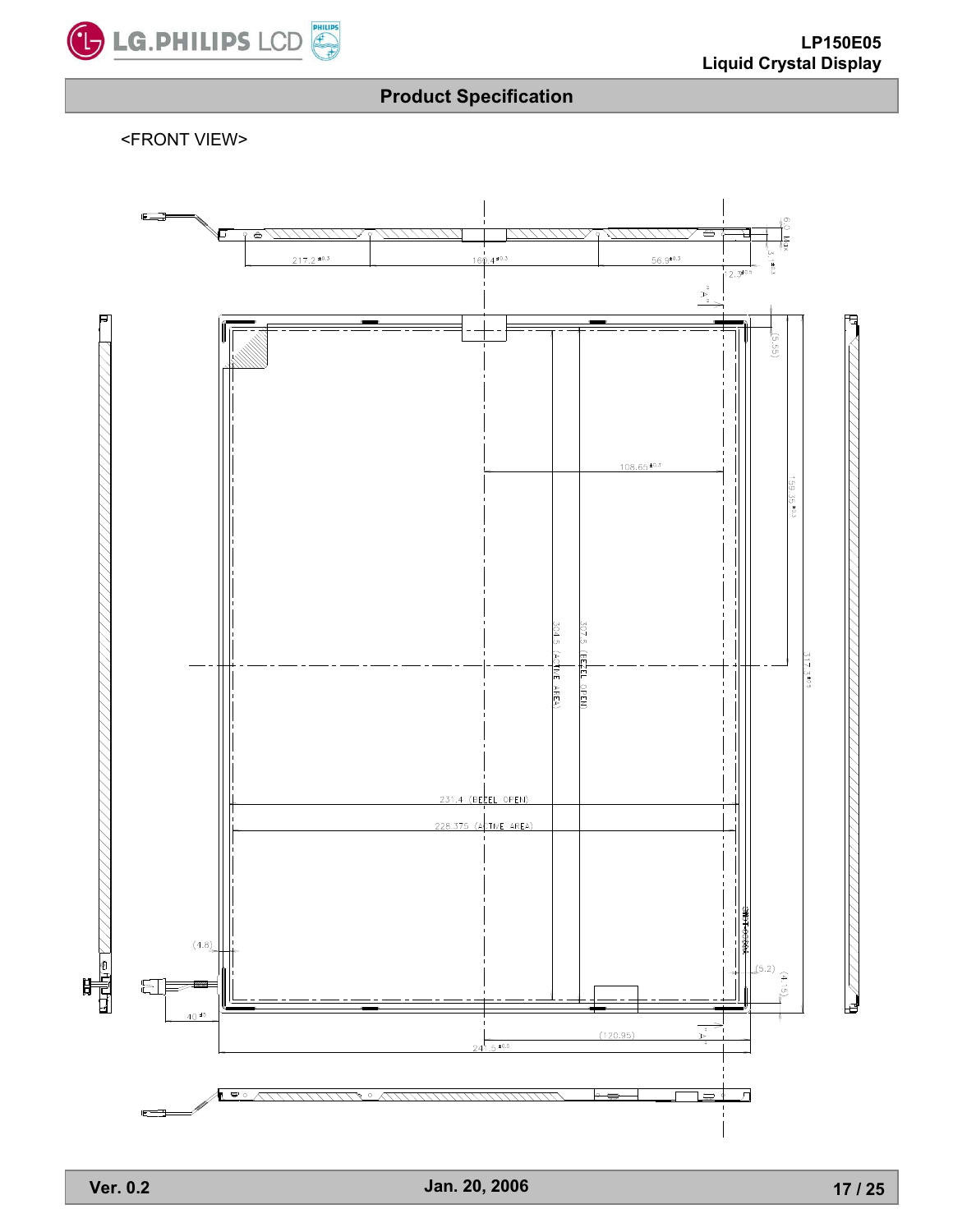

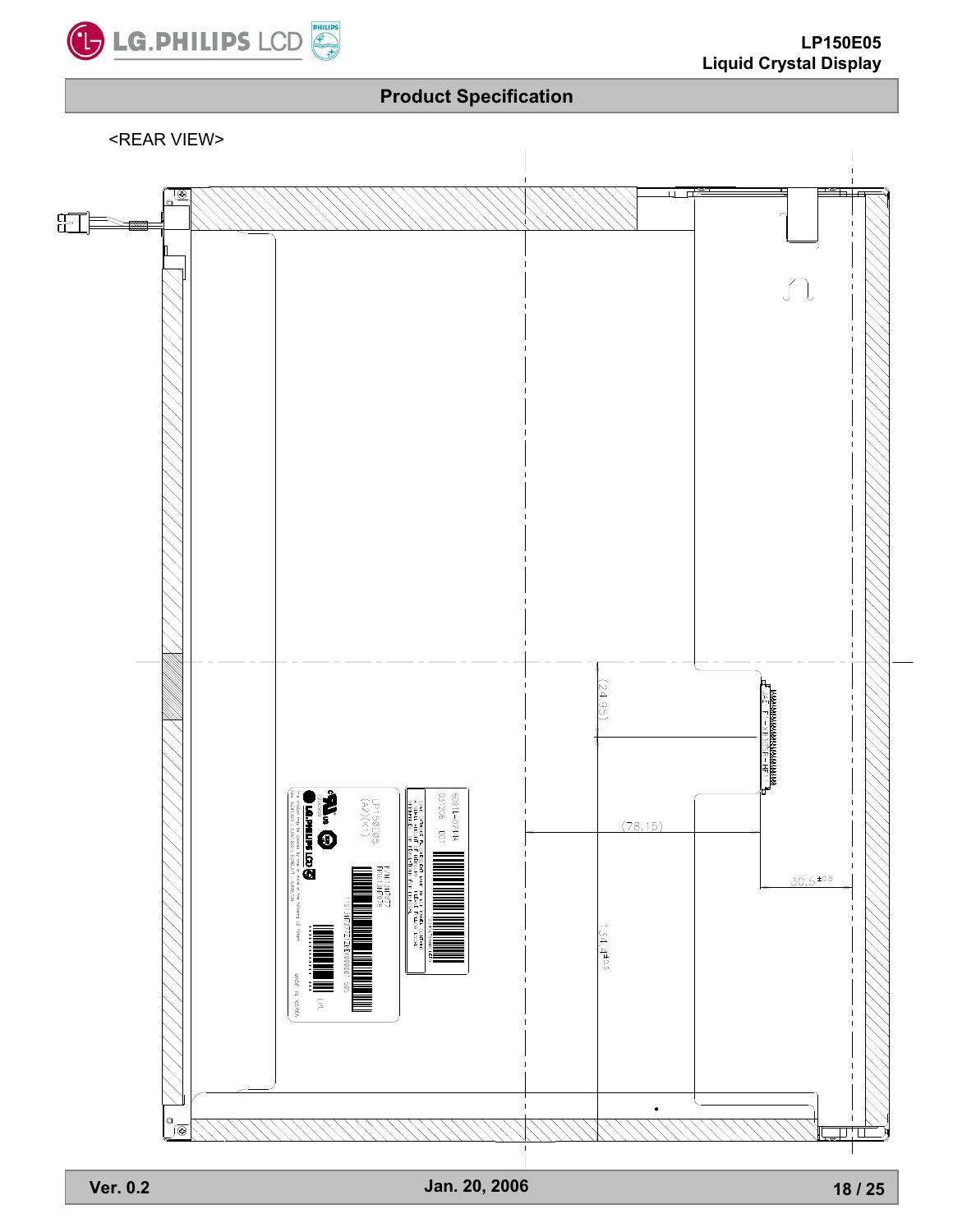

#### <DETAIL DESCRIPTION OF SIDE MOUNTING SCREW>



SCREW TORQUE : 2.3~2.5kgf cm

SECTION "A"-"A"<br>SCALE 5/1

Notes : 1. Screw plated through the method of non-electrolytic nickel plating is preferred to reduce possibility that results in vertical and/or horizontal line defect due to the conductive particles from screw surface.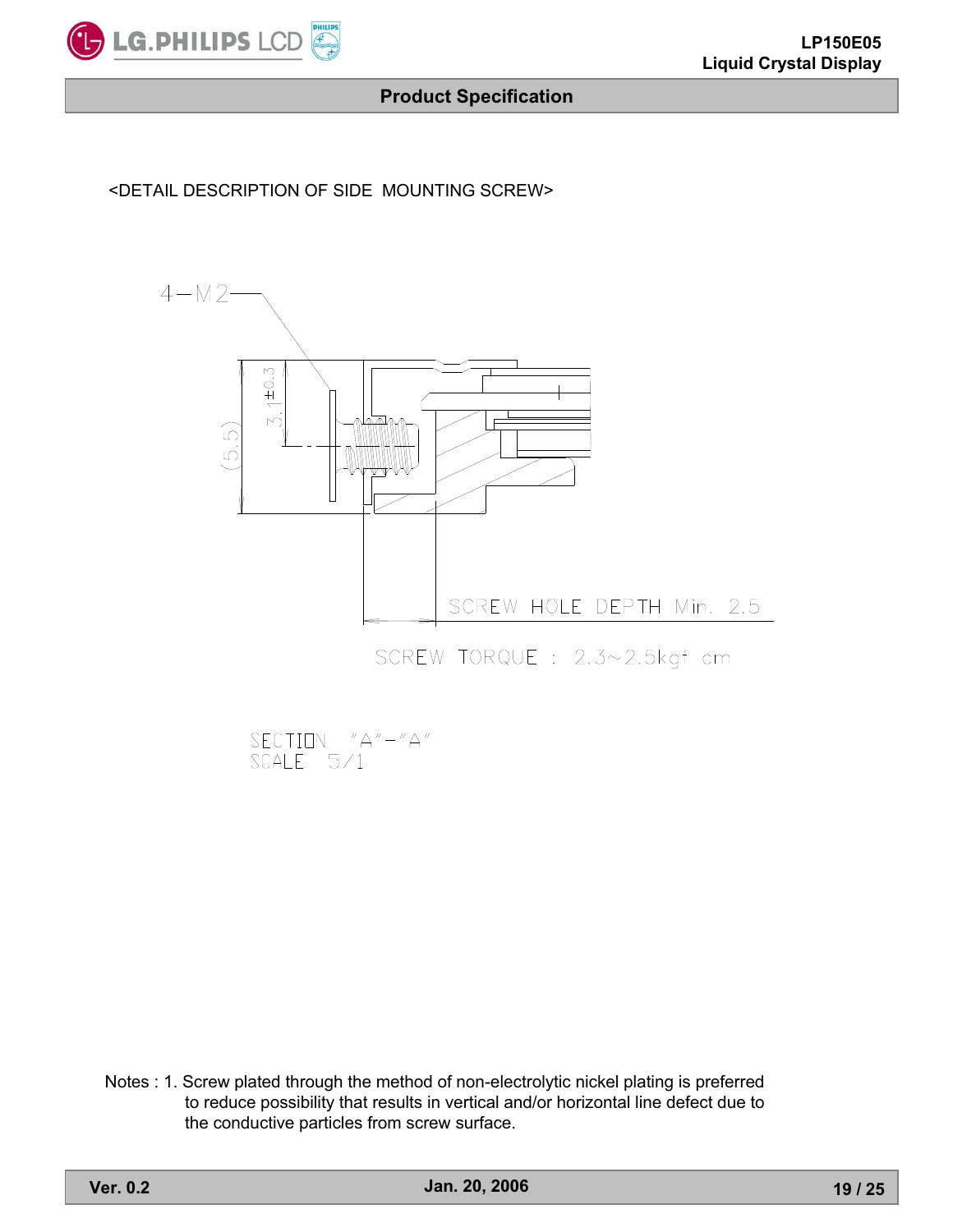

# **6. Reliability**

Environment test condition

| No.            | <b>Test Item</b>                            | Conditions                                                                                       |
|----------------|---------------------------------------------|--------------------------------------------------------------------------------------------------|
| 1              | High temperature storage test               | Ta= $60^{\circ}$ C 240h                                                                          |
| 2              | Low temperature storage test                | Ta= $-20^{\circ}$ C 240h                                                                         |
| 3              | High temperature operation test             | Ta= 50°C 50%RH 240h                                                                              |
| 4              | Low temperature operation test              | $Ta = 0^{\circ}C$ 240h                                                                           |
| 5              | <b>Vibration test</b><br>(non-operating)    | Sine wave, $10 \sim 500 \sim 10$ Hz, 1.5G, 0.37 oct/min<br>3 axis, 1hour/axis                    |
| 6              | Shock test<br>(non-operating)               | Half sine wave, 100G, 6ms<br>one shock of each six faces(l.e. run 100G 6ms<br>for all six faces) |
| $\overline{7}$ | Altitude<br>operating<br>storage / shipment | $0 \sim 10,000$ feet (3,048m) 24Hr<br>$0 \sim 40,000$ feet (12,192m) 24Hr                        |

{ Result Evaluation Criteria }

There should be no change which might affect the practical display function when the display quality test is conducted under normal operating condition.

- ON/OFF Cycle

: The display module will be capable of being operated over 24,000 ON/OFF cycles (Lamp power & Vcc ON/OFF)

- Mean time Between Failure
- : The LCD Panel and interface board assembly (excluding the CCFL) have a mean time between failures of 30,000 hours with a confidence level 90%.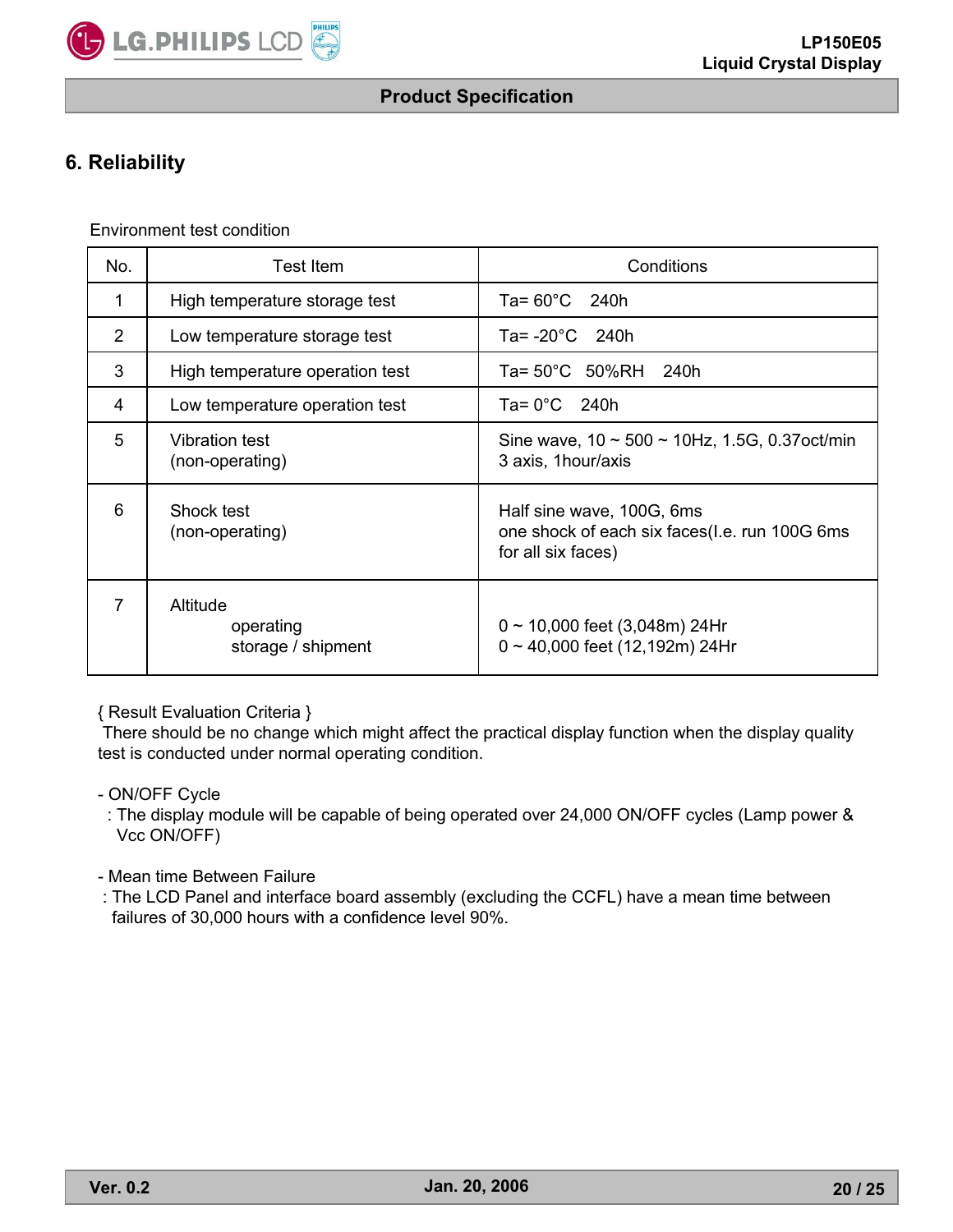

## **7. International Standards**

## **7-1. Safety**

a) UL 60950, Third Edition, Underwriters Laboratories, Inc., Dated Dec. 11, 2000.

Standard for Safety of Information Technology Equipment, Including Electrical Business Equipment.

b) CAN/CSA C22.2, No. 60950, Third Edition, Canadian Standards Association, Dec. 1, 2000.

Standard for Safety of Information Technology Equipment, Including Electrical Business Equipment. c) EN 60950 : 2000, Third Edition

IEC 60950 : 1999, Third Edition

European Committee for Electrotechnical Standardization(CENELEC)

EUROPEAN STANDARD for Safety of Information Technology Equipment Including Electrical Business Equipment.

## **7-2. EMC**

a) ANSI C63.4 "Methods of Measurement of Radio-Noise Emissions from Low-Voltage Electrical and Electrical Equipment in the Range of 9kHZ to 40GHz. "American National Standards Institute(ANSI), 1992

b) C.I.S.P.R "Limits and Methods of Measurement of Radio Interface Characteristics of Information Technology Equipment." International Special Committee on Radio Interference.

c) EN 55022 "Limits and Methods of Measurement of Radio Interface Characteristics of Information Technology Equipment." European Committee for Electrotechnical Standardization.(CENELEC), 1998 ( Including A1: 2000 )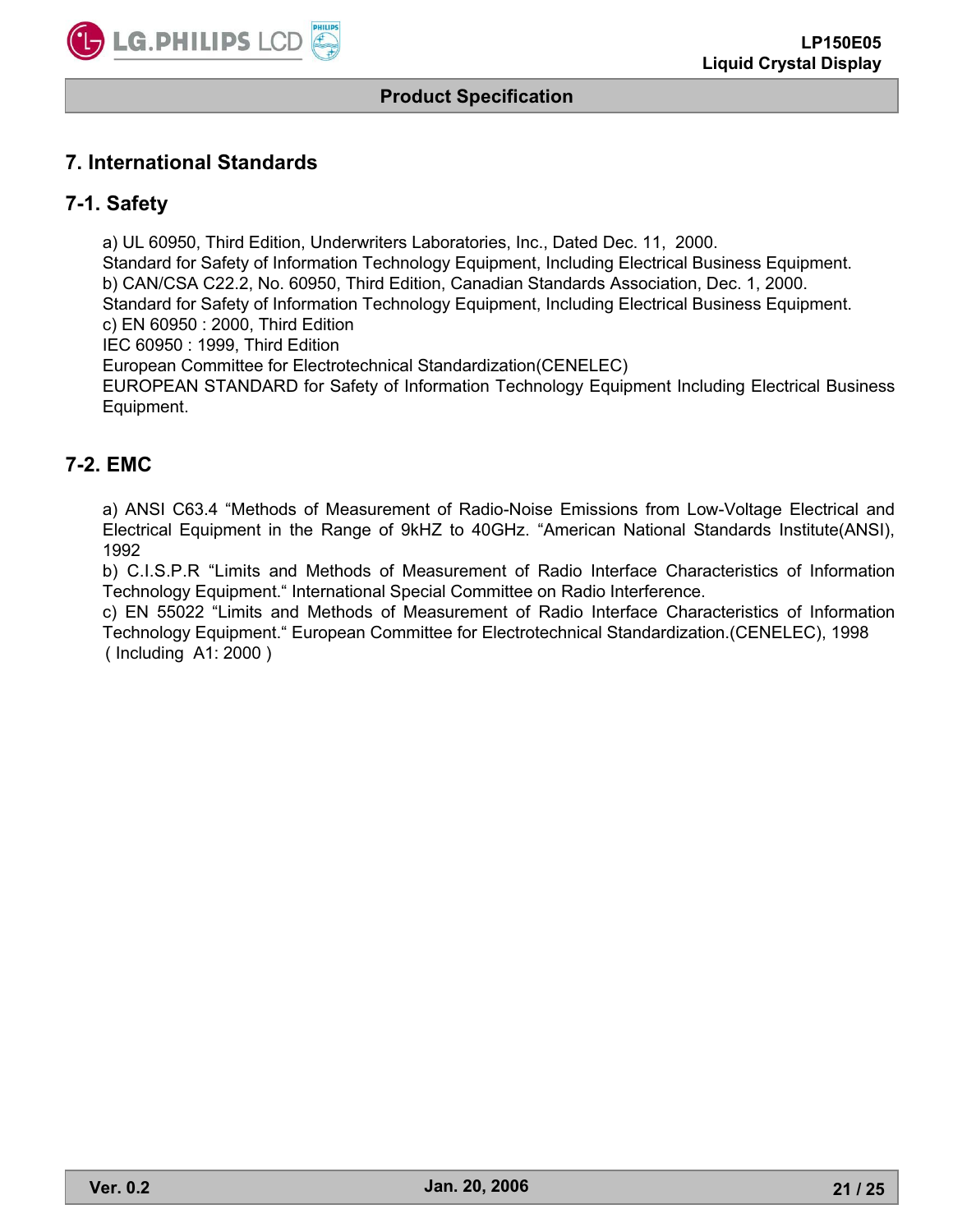

# **8. Packing**

## **8-1. Designation of Lot Mark**

a) Lot Mark



A,B,C : SIZE(INCH) D : YEAR

- 
- G : ASSEMBLY CODE H ~ M : SERIAL NO.

E : MONTH F : FACTORY CODE

#### **Note**

#### 1. YEAR

| Year | 2001 | 2002 | 2003 | 2004 | 2005 | 2006 | 2007 | 2008 | 2009 | 2010 |
|------|------|------|------|------|------|------|------|------|------|------|
| Mark |      |      |      |      |      |      |      |      |      |      |

#### 2. MONTH

| Month | Jan | Feb | Mar | Apr | May | Jun | Jul | Aug | Sep | Oct | . .<br>Nov | Dec |
|-------|-----|-----|-----|-----|-----|-----|-----|-----|-----|-----|------------|-----|
| Mark  |     | -   |     |     |     |     |     |     |     |     |            |     |

3. FACTORY CODE

| <b>Factory Code</b> | <b>LPL Gumi</b> | <b>LPL Nanjing</b> | <b>HEESUNG</b> |  |  |
|---------------------|-----------------|--------------------|----------------|--|--|
| Mark                |                 |                    |                |  |  |

#### 4. SERIAL NO.

```
Mark 100001~199999, 200001~299999, 300001~399999, …., A00001~A99999, ….., Z00001~Z99999
```
#### b) Location of Lot Mark

Serial No. is printed on the label. The label is attached to the backside of the LCD module. This is subject to change without prior notice.

#### **8-2. Packing Form**

- a) Package quantity in one box : 12 pcs
- b) Box size : 376mm X 321mm X 317mm.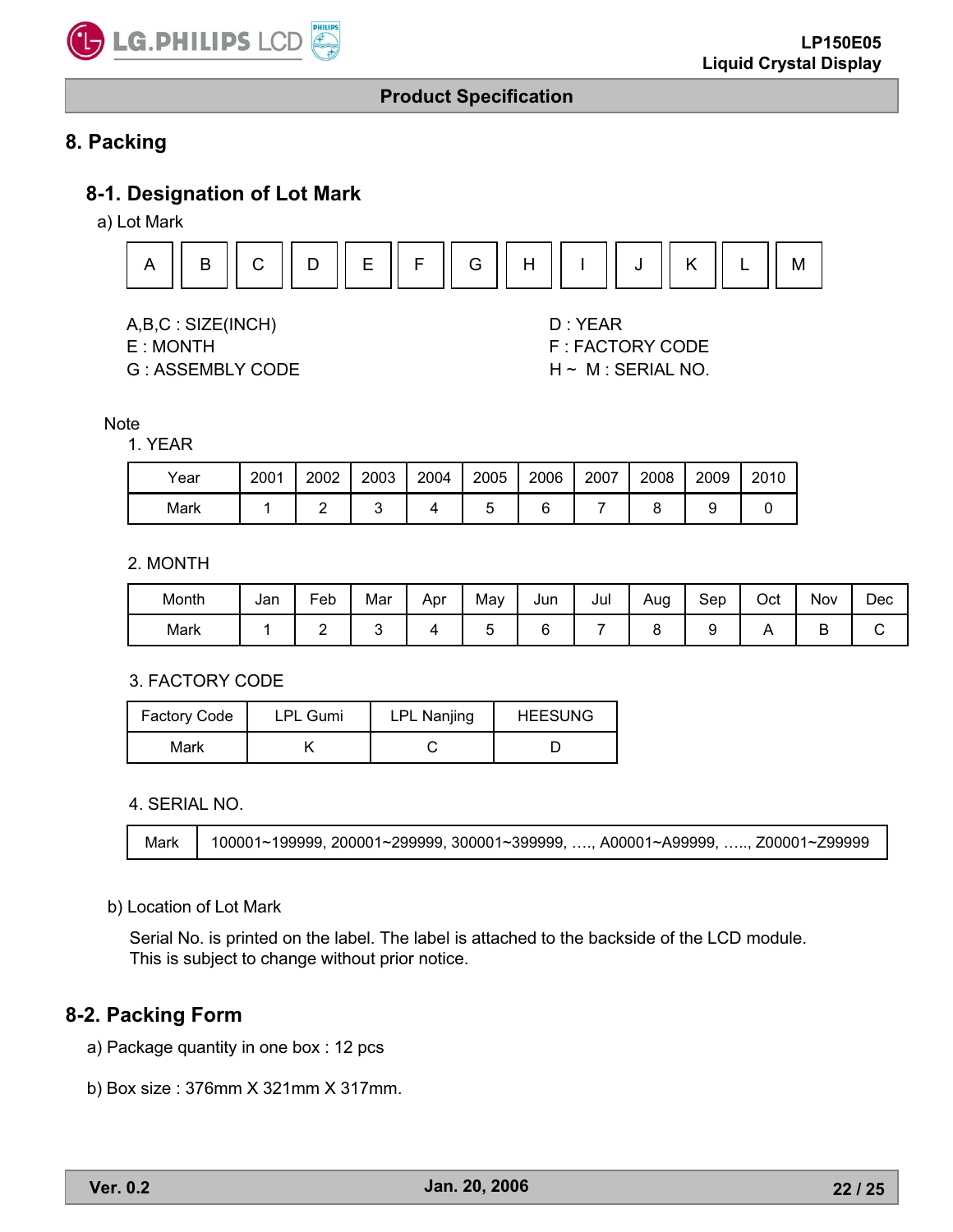

# **8-3. Label Description**

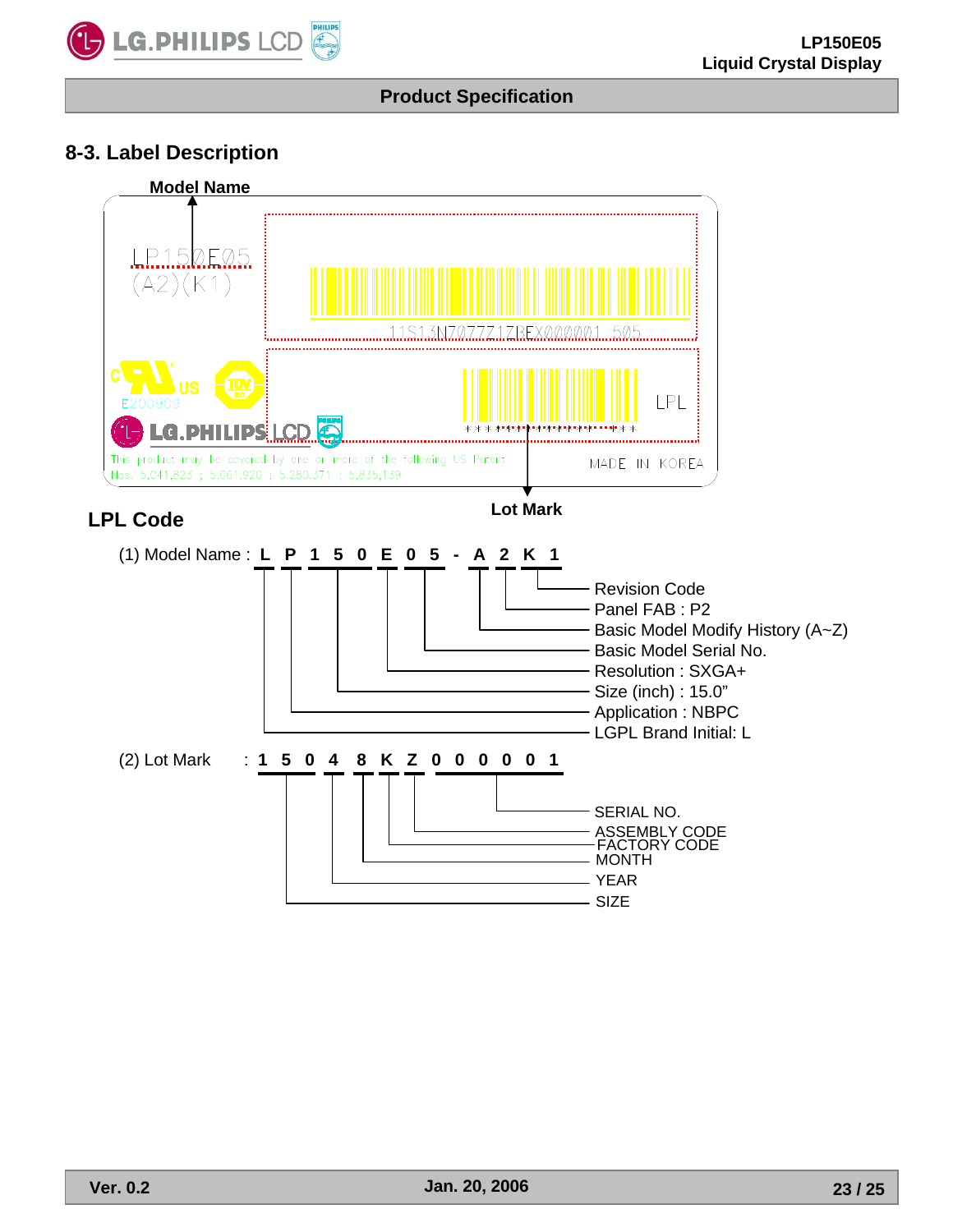

## **9. PRECAUTIONS**

Please pay attention to the following when you use this TFT LCD module.

## **9-1. MOUNTING PRECAUTIONS**

- (1) You must mount a module using holes arranged in four corners.
- (2) You should consider the mounting structure so that uneven force(ex. Twisted stress) is not applied to the module.

And the case on which a module is mounted should have sufficient strength so that external force is not transmitted directly to the module.

- (3) Please attach the surface transparent protective plate to the surface in order to protect the polarizer. Transparent protective plate should have sufficient strength in order to resist external force.
- (4) You should adopt radiation structure to satisfy the temperature specification.
- (5) Acetic acid type and chlorine type materials for the cover case are not desirable because the former generates corrosive gas of attacking the polarizer at high temperature and the latter causes circuit break by electro-chemical reaction.
- (6) Do not touch, push or rub the exposed polarizers with glass, tweezers or anything harder than HB pencil lead. And please do not rub with dust clothes with chemical treatment. Do not touch the surface of polarizer for bare hand or greasy cloth.(Some cosmetics are detrimental to the polarizer.)
- (7) When the surface becomes dusty, please wipe gently with absorbent cotton or other soft materials like chamois soaks with petroleum benzene. Normal-hexane is recommended for cleaning the adhesives used to attach front / rear polarizers. Do not use acetone, toluene and alcohol because they cause chemical damage to the polarizer.
- (8) Wipe off saliva or water drops as soon as possible. Their long time contact with polarizer causes deformations and color fading.
- (9) Do not open the case because inside circuits do not have sufficient strength.

# **9-2. OPERATING PRECAUTIONS**

- (1) The spike noise causes the mis-operation of circuits. It should be lower than following voltage : V= $\pm$ 200mV(Over and under shoot voltage)
- (2) Response time depends on the temperature.(In lower temperature, it becomes longer.)
- (3) Brightness depends on the temperature. (In lower temperature, it becomes lower.) And in lower temperature, response time(required time that brightness is stable after turned on) becomes longer.
- (4) Be careful for condensation at sudden temperature change. Condensation makes damage to polarizer or electrical contacted parts. And after fading condensation, smear or spot will occur.
- (5) When fixed patterns are displayed for a long time, remnant image is likely to occur.
- (6) Module has high frequency circuits. Sufficient suppression to the electromagnetic interference shall be done by system manufacturers. Grounding and shielding methods may be important to minimized the interference.